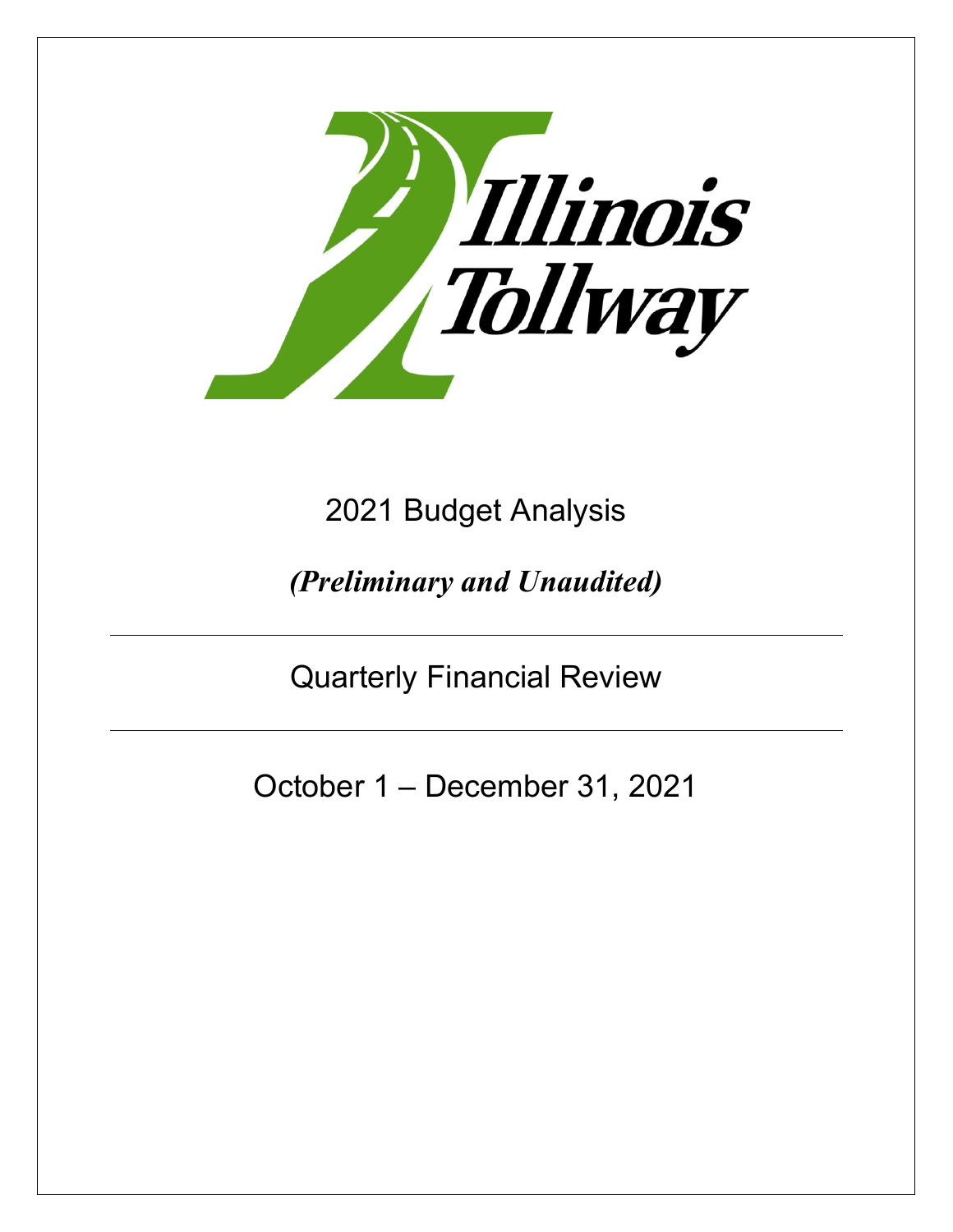# **TABLE OF CONTENTS**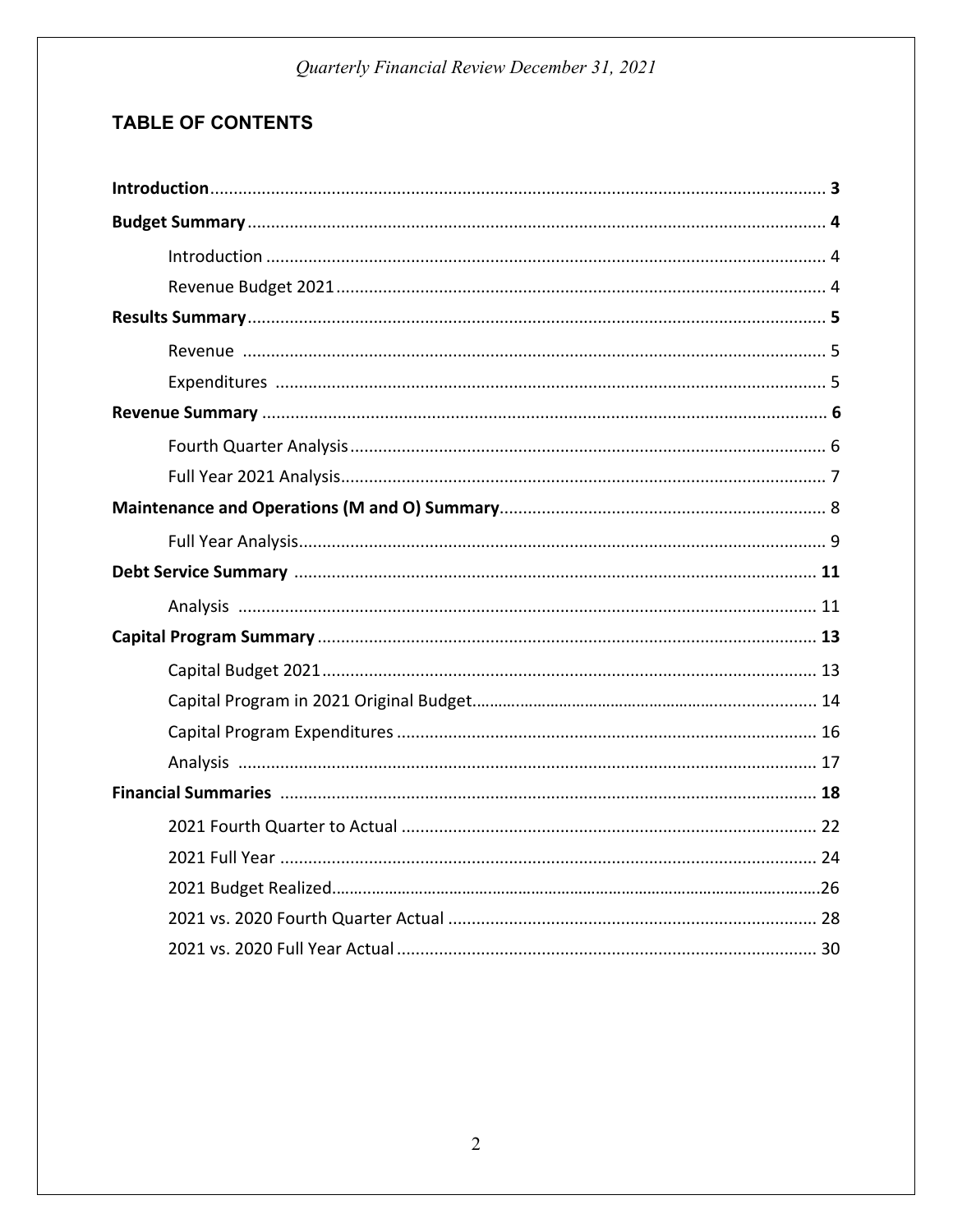#### **INTRODUCTION**

In December 2020, the Tollway Board of Directors adopted the annual budget for 2021. To monitor performance against this budget, each quarter the Finance Department reviews and compares actual revenue and expenditures of the Tollway to the budget and presents the resulting analysis in this quarterly report to the Finance, Administration and Operations Committee and the Tollway Board of Directors.

The annual budget is prepared in conformance with provisions of the Tollway's Trust Indenture. This quarterly financial report is unaudited and is prepared on a basis of accounting that comports with the Trust Indenture, which is a basis of accounting other than generally accepted accounting principles. Revenue and expenditures are reported on an accrual basis net of certain allowances for bad debt. Capital expenditures are expensed in the period incurred, and no accommodation is made for depreciation of capital assets. Reimbursements of capital expenditures are treated as reduction in expenses.

Tollway revenue sources include toll revenue and evasion recovery, concessions, investment income and miscellaneous income.

- Toll revenue is collected from Tollway users either by cashless toll collection via transponder (I-PASS, E-ZPass, etc.) or post-transaction online or mail payment.
- Evasion recovery revenue includes unpaid tolls and related fees net of certain provisions for bad debt expense and fines when collected.
- Concessions revenue is generated from the Tollway's oases, where third-party vendors provide fuel, food and other conveniences to users of the Tollway.
- Investment income is primarily interest earned on Tollway funds and I-PASS escrow accounts.
- Miscellaneous revenue includes revenue from overweight truck fines, rental and easement income, tower co-location fees, rental income from fiber optic lines and other miscellaneous receipts.

During preparation of the 2022 Budget in October 2021, the Tollway revised 2021 revenue from \$1,415 million to \$1,459 million. In addition, debt service transfers were revised from \$468 million to \$457 million, and the 2021 capital program projections were revised from \$1,534 million to \$1,327 million.

*All figures contained in this report are preliminary and unaudited and should be used for informational purposes only.*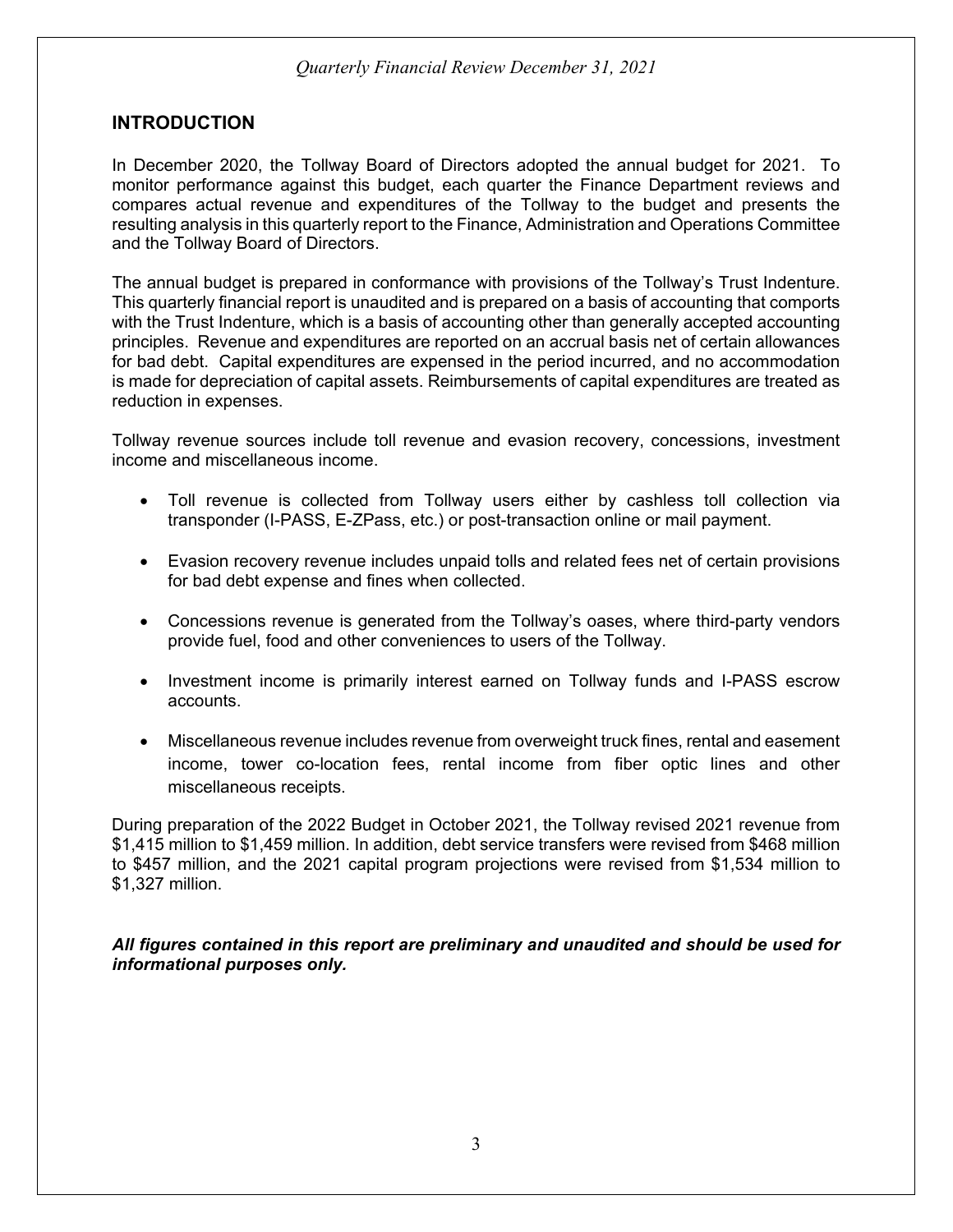#### **BUDGET SUMMARY**

#### **Introduction**

On August 25, 2011, the Illinois Tollway Board of Directors adopted the 15-year, \$12 billion capital program, *Move Illinois: The Illinois Tollway Driving the Future*. In 2017, the Board of Directors expanded this program to \$14 billion. The program is funded by toll revenue, including toll revenue from a 2012 passenger vehicle toll rate increase, a commercial vehicle toll rate increase phased in from 2015-2017, and previously approved annual CPI-based adjustments to commercial vehicle toll rates that began in 2018, and bond proceeds. The *Move Illinois* Program is in its tenth year during 2021.

#### **Revenue Budget 2021**

The 2021 revenue was budgeted at \$1,415 million, including \$1,397 million from toll revenue and evasion recovery, \$10 million from investment income and \$10 million from concessions and miscellaneous revenue.

The Tollway's 2021 Budget allocated \$380 million for maintenance and operations expenses, \$468 million for debt service transfers and \$570 million for the *Move Illinois* Program including non-roadway capital investments (deposits to the renewal/replacement and improvement accounts).

#### **2021 Forecast**

During preparation of the 2022 Budget in October 2021, the Tollway revised 2021 revenue from \$1,415 million to \$1,459 million. In addition, debt service transfers were revised from \$468 million to \$457 million, and the 2021 capital program projections were revised from \$1,534 million to \$1,327 million.

| <b>2021 Revenue Sources and Allocations</b>         |         |                           |  |  |  |
|-----------------------------------------------------|---------|---------------------------|--|--|--|
| <b>SOURCES OF REVENUE</b>                           |         |                           |  |  |  |
| $($ millions)                                       |         | 2021 Budget 2021 Forecast |  |  |  |
| Toll Revenue and Evasion Recovery                   | \$1,395 | \$1,447                   |  |  |  |
| Investment Income                                   | 10      | 10                        |  |  |  |
| <b>Concessions Revenue and Miscellaneous Income</b> | 10      | 2                         |  |  |  |
| <b>Total Revenue</b>                                | \$1,415 | \$1,459                   |  |  |  |
| <b>ALLOCATIONS OF REVENUE</b>                       |         |                           |  |  |  |
| $($ millions)                                       |         | 2021 Budget 2021 Forecast |  |  |  |
| Maintenance and Operations                          | \$380   | \$373                     |  |  |  |
| <b>Debt Service Transfers</b>                       | 468     | 457                       |  |  |  |
| Deposits to Renewal/Replacement and Improvement     | 567     | 629                       |  |  |  |
| <b>Total Allocations</b>                            | \$1,415 | \$1,459                   |  |  |  |

*Numbers may not total due to rounding.*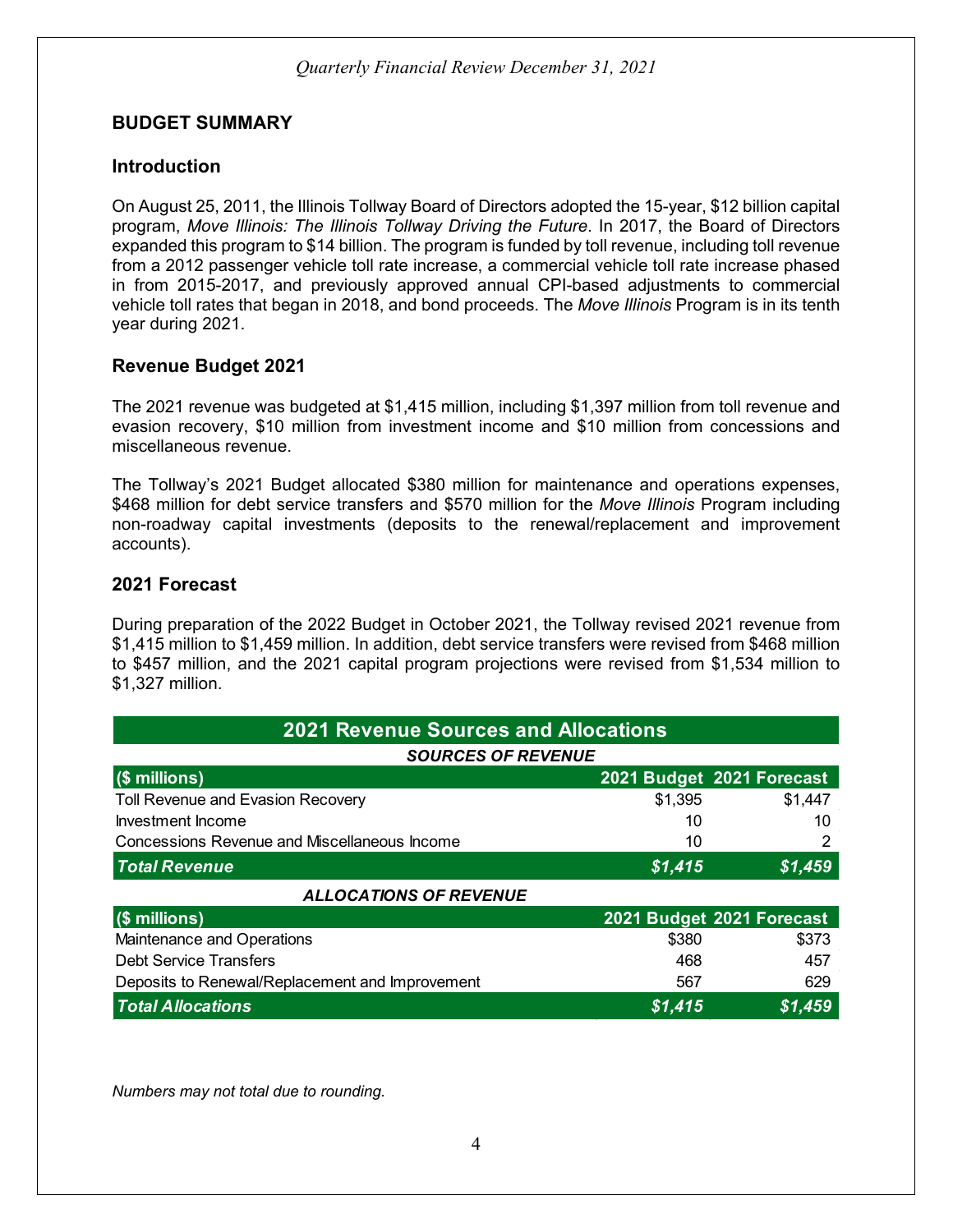#### **RESULTS SUMMARY 2021**

#### **Revenue**

Revenue for fourth quarter 2021 totaled \$363.1 million, which was \$7.9 million less than the forecast. Toll and evasion recovery revenue totaled \$354.5 million, miscellaneous revenue totaled \$0.2 million, concessions revenue totaled \$0.3 million and investment income totaled \$0.4 million.

Revenue for full year 2021 totaled \$1,463.8 million, which was \$4.6 million more than the forecast. Toll and evasion recovery revenue totaled \$1,439.4 million, miscellaneous revenue totaled \$20.6 million, concessions revenue totaled \$1.4 million and investment income totaled \$2.4 million.

#### **Expenditures**

Fourth quarter 2021 operating expenditures totaled \$87.6 million, which was 23.1 percent of the \$379.2 million annual operating budget.

Full-year 2021 operating expenditures totaled \$370.0 million, or 97.5 percent of the \$379.5 million annual operating budget.

Transfers for debt service in 2021 were \$456.1 million, compared to the forecast of \$457.0 million. Thus, transfers for debt service were materially in line with the forecast.

Capital program expenditures for 2021 totaled \$1,235.8 million, which comprised 80.6 percent of the \$1,534 million annual capital program budget. Intergovernmental agreements and fiber optic agreement reimbursements for work performed in prior periods and other adjustments reduced capital expenditures by \$22.7 million.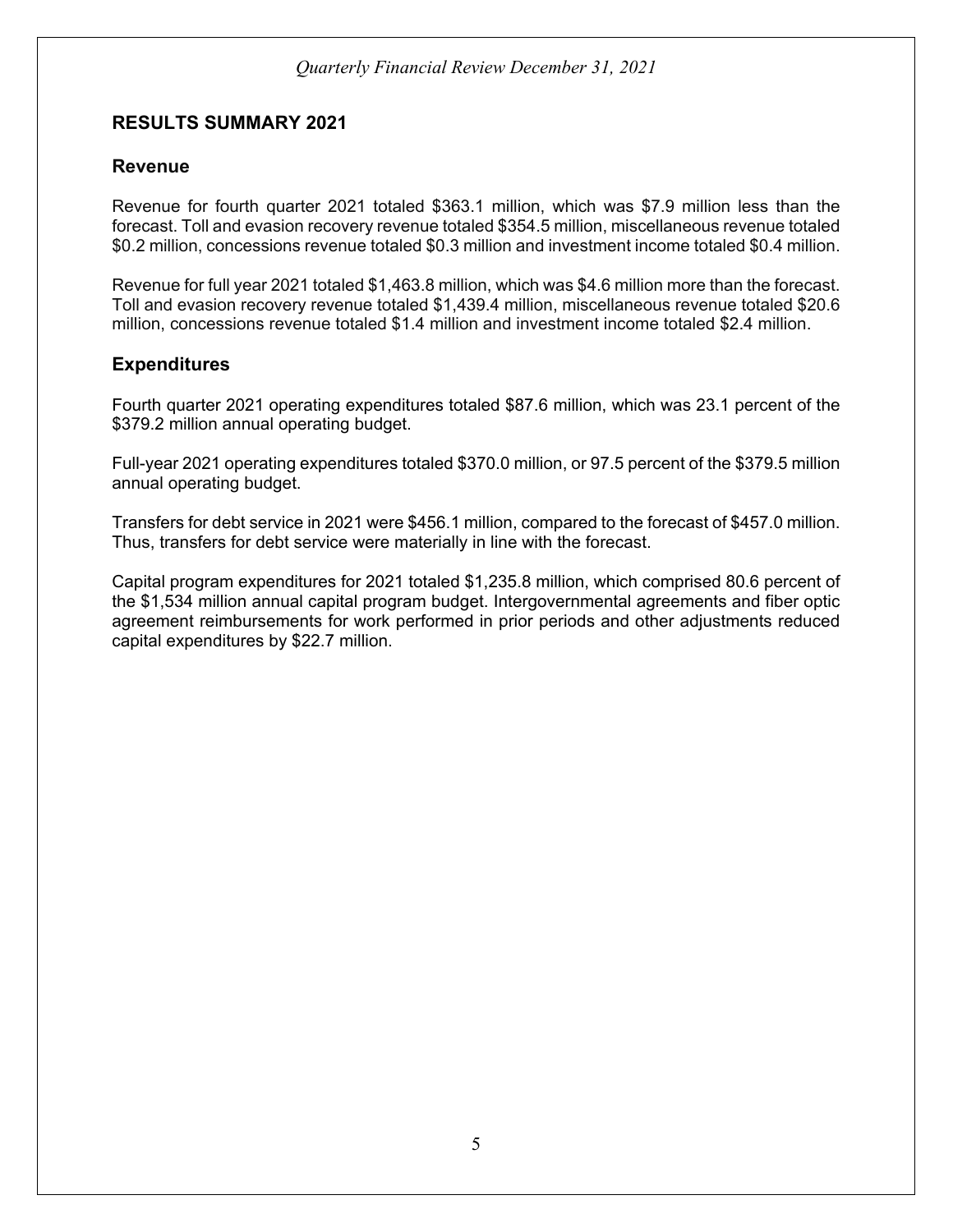#### **REVENUE SUMMARY**

#### **REVENUE Forecast vs. Unaudited Actual Fourth Quarter 2021**

|                                          |                 | 4th Qtr.      |           | Change     |
|------------------------------------------|-----------------|---------------|-----------|------------|
| $($ $$$ thousands)                       | <b>Forecast</b> | <b>Actual</b> |           | $\%$       |
| <b>Toll Revenue and Evasion Recovery</b> | \$361,826       | \$354,464     | (\$7,362) | $(2.0\%)$  |
| <b>Concessions</b>                       | 897             | 325           | (572)     | $(63.7\%)$ |
| <b>Investments</b>                       | 417             | 406           | (11)      | $(2.6\%)$  |
| <b>Miscellaneous</b>                     | <b>NA</b>       | 186           | ΝA        | NА         |
| <b>Total Revenue</b>                     | \$363,139       | \$355,380     | (\$7,945) | $(2.2\%)$  |

Note: Numbers may not foot due to rounding.

#### **REVENUE Forecast vs. Unaudited Actual Fourth Quarter Ending December 31, 2021**

|                                          | <b>YTD</b>      |               |           | <b>Change</b> |
|------------------------------------------|-----------------|---------------|-----------|---------------|
| (\$ thousands)                           | <b>Forecast</b> | <b>Actual</b> |           | $\%$          |
| <b>Toll Revenue and Evasion Recovery</b> | \$1,446,779     | \$1,439,417   | (\$7,362) | $(0.5\%)$     |
| <b>Concessions</b>                       | 2,000           | 1,428         | (572)     | $(28.6\%)$    |
| <b>Investments</b>                       | 2,380           | 2,369         | (11)      | $(0.5\%)$     |
| <b>Miscellaneous</b>                     | 8.000           | 20,576        | 12.576    | 157.2%        |
| <b>Total Revenue</b>                     | \$1,459,159     | \$1,463,790   | \$4,631   | 0.3%          |

During preparation of the 2022 Budget in October 2021, the Tollway forecasted 2021 total revenue at \$1,459 million compared to the originally budgeted \$1,415 million.

#### **Fourth Quarter Analysis**

Revenue for the 2021 fourth quarter totaled \$355.4 million, \$7.9 million less than forecasted for the period. The fourth quarter revenue was 24.4 percent of the annual revenue forecast of \$1,459 million developed in October.

Toll and evasion recovery revenue totaled \$354.5 million, \$7.4 million less than the forecast. Concessions, miscellaneous and investment income totaled \$0.9 million.

Toll transactions for all vehicle classes increased 18.0 percent compared to the fourth quarter 2020. Passenger car transactions increased 20.8 percent from the fourth quarter 2020. Fourth quarter commercial vehicle transactions increased 2.4 percent compared to fourth quarter 2020.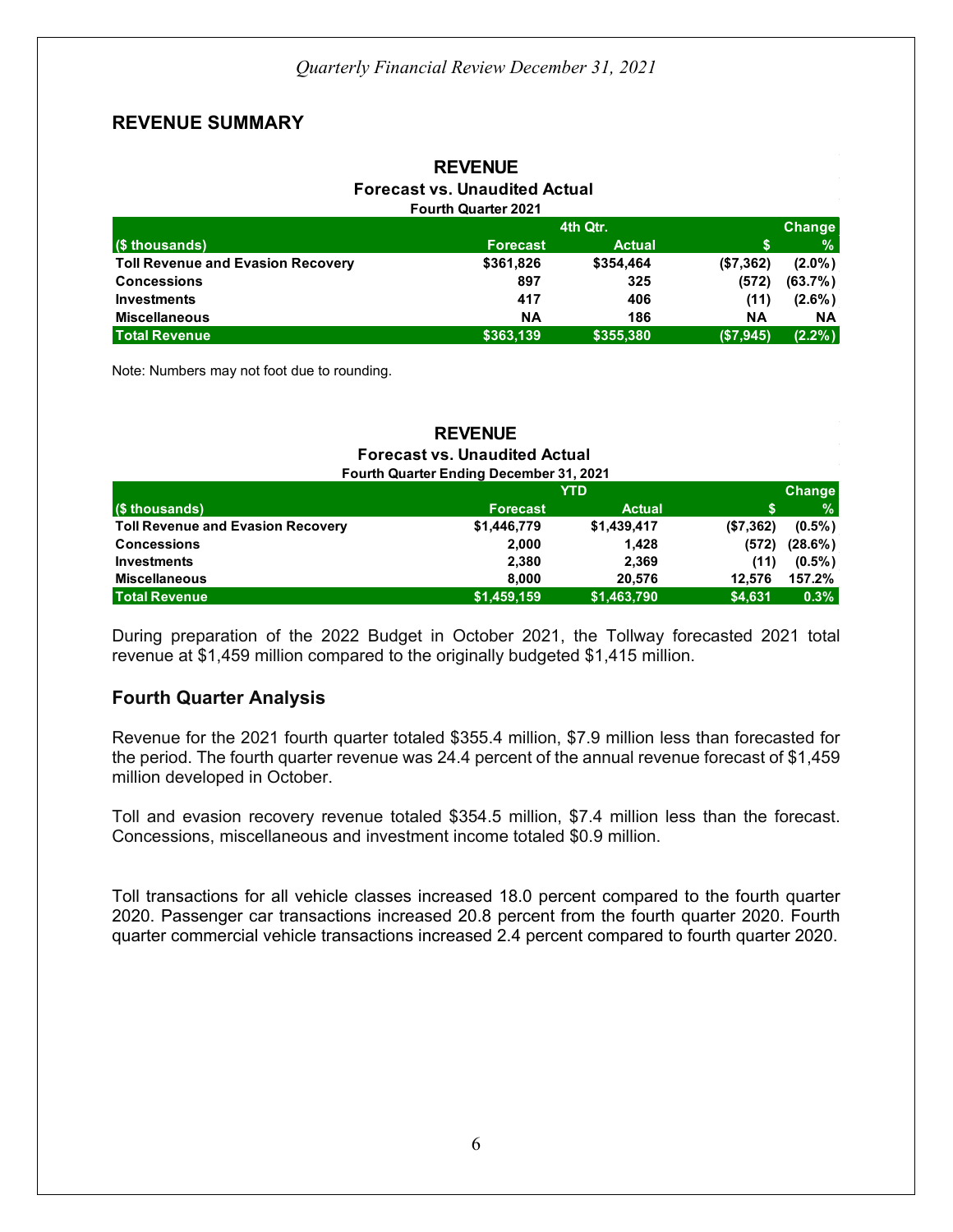#### **Full Year 2021 Analysis**

Revenue for fiscal year 2021 totaled \$1,463.8 million.

Toll and evasion recovery revenue totaled \$1,439.4 million, or \$7.4 million more than the 2021 forecast.

Toll transactions for all vehicle classes were 16.1 percent higher compared to 2020 and were 0.3 percent less than the 2021 forecast. Passenger car transactions were 217.6 percent higher compared to 2020 and were 0.4 percent lower the 2021 forecast. Commercial vehicle transactions were 7.6 percent higher compared to 2020 and were 0.7 percent higher than the 2021 forecast.

Concessions revenue totaled \$1.4 million and was \$0.6 million lower than the 2021 forecast. Investment income totaled \$2.4 million and was in line with the 2021 forecast. Miscellaneous income totaled \$20.6 million and was \$12.6 million higher than the 2021 forecast due to the sale of property in the third quarter.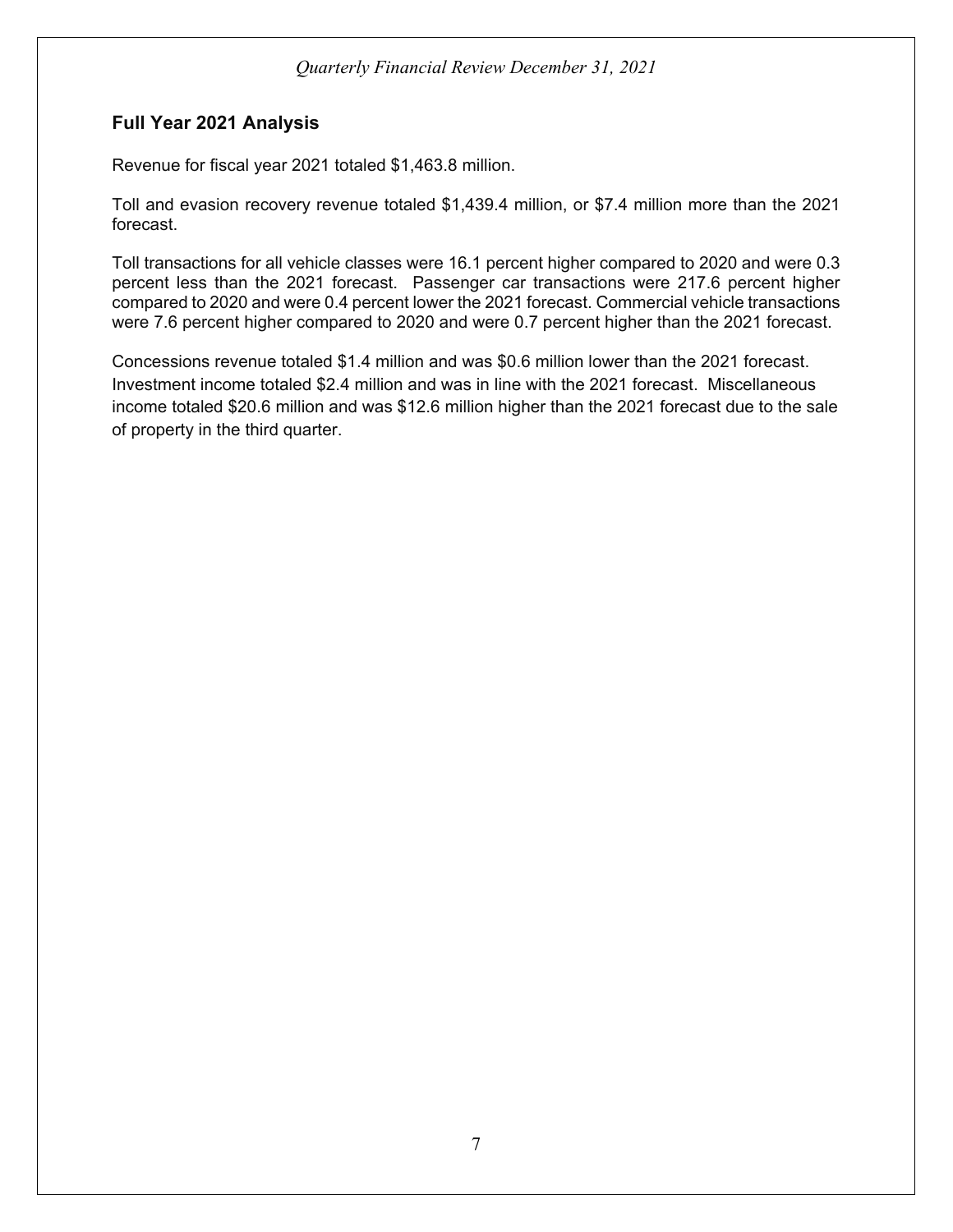### **MAINTENANCE AND OPERATIONS SUMMARY**

#### **Budget vs. Unaudited Actual Maintenance and Operations**

**Fourth Quarter Ending December 31, 2021 (\$ thousands)**

|                                                      | <b>YTD</b>             |               |           | <b>Change</b> |  |
|------------------------------------------------------|------------------------|---------------|-----------|---------------|--|
| (\$ thousands)                                       | <b>Original Budget</b> | <b>Actual</b> | \$        | %             |  |
| <b>Payroll and Related Costs</b>                     | \$181,853              | \$176,179     | (\$5,674) | $(3.1\%)$     |  |
| <b>Contractual Services</b>                          | 99.976                 | 91,333        | (8,643)   | $(8.6\%)$     |  |
| <b>Group Insurance</b>                               | 32,800                 | 42,098        | 9,298     | 28.3%         |  |
| <b>Equipment Maintenance</b>                         | 32,895                 | 29,254        | (3,641)   | $(11.1\%)$    |  |
| <b>All Other Insurance</b>                           | 11.099                 | 10.910        | (189)     | $(1.7\%)$     |  |
| <b>Materials/Operational Supplies/Other Expenses</b> | 7,606                  | 5,861         | (1,744)   | $(22.9\%)$    |  |
| <b>Utilities</b>                                     | 8.093                  | 6.752         | (1, 341)  | $(16.6\%)$    |  |
| <b>Parts and Fuel</b>                                | 5,940                  | 8,703         | 2,764     | 46.5%         |  |
| <b>Other Miscellaneous Expenses</b>                  | 1.449                  | 811           | (639)     | $(44.1\%)$    |  |
| <b>Recovery of Expenses</b>                          | (2, 194)               | (1,933)       | 261       | 11.9%         |  |
| <b>Total Maintenance and Operations Expenditures</b> | \$379.516              | \$369.969     | (\$9,548) | $(2.5\%)$     |  |

# **Maintenance and Operations Percent of Annual Budget Realized (UNAUDITED)**

**Fourth Quarter Ending December 31, 2021 (\$ thousands)**

|                                                      |                        | <b>YTD</b>    | % Budget        |
|------------------------------------------------------|------------------------|---------------|-----------------|
| (\$ thousands)                                       | <b>Original Budget</b> | <b>Actual</b> | <b>Realized</b> |
| <b>Payroll and Related Costs</b>                     | \$181,853              | \$176,179     | 96.9%           |
| <b>Contractual Services</b>                          | 99,976                 | 91,333        | 91.4%           |
| <b>Group Insurance</b>                               | 32,800                 | 42,098        | 128.3%          |
| <b>Equipment Maintenance</b>                         | 32,895                 | 29,254        | 88.9%           |
| <b>All Other Insurance</b>                           | 11,099                 | 10,910        | 98.3%           |
| <b>Materials/Operational Supplies/Other Expenses</b> | 7,606                  | 5.861         | 77.1%           |
| <b>Utilities</b>                                     | 8,093                  | 6,752         | 83.4%           |
| <b>Parts and Fuel</b>                                | 5,940                  | 8,703         | 146.5%          |
| <b>Other Miscellaneous Expenses</b>                  | 1,449                  | 811           | 55.9%           |
| <b>Recovery of Expenses</b>                          | (2, 194)               | (1,933)       | 88.1%           |
| <b>Total Maintenance and Operations Expenditures</b> | \$379,516              | \$369,969     | 97.5%           |

Note: Numbers may not add to totals due to rounding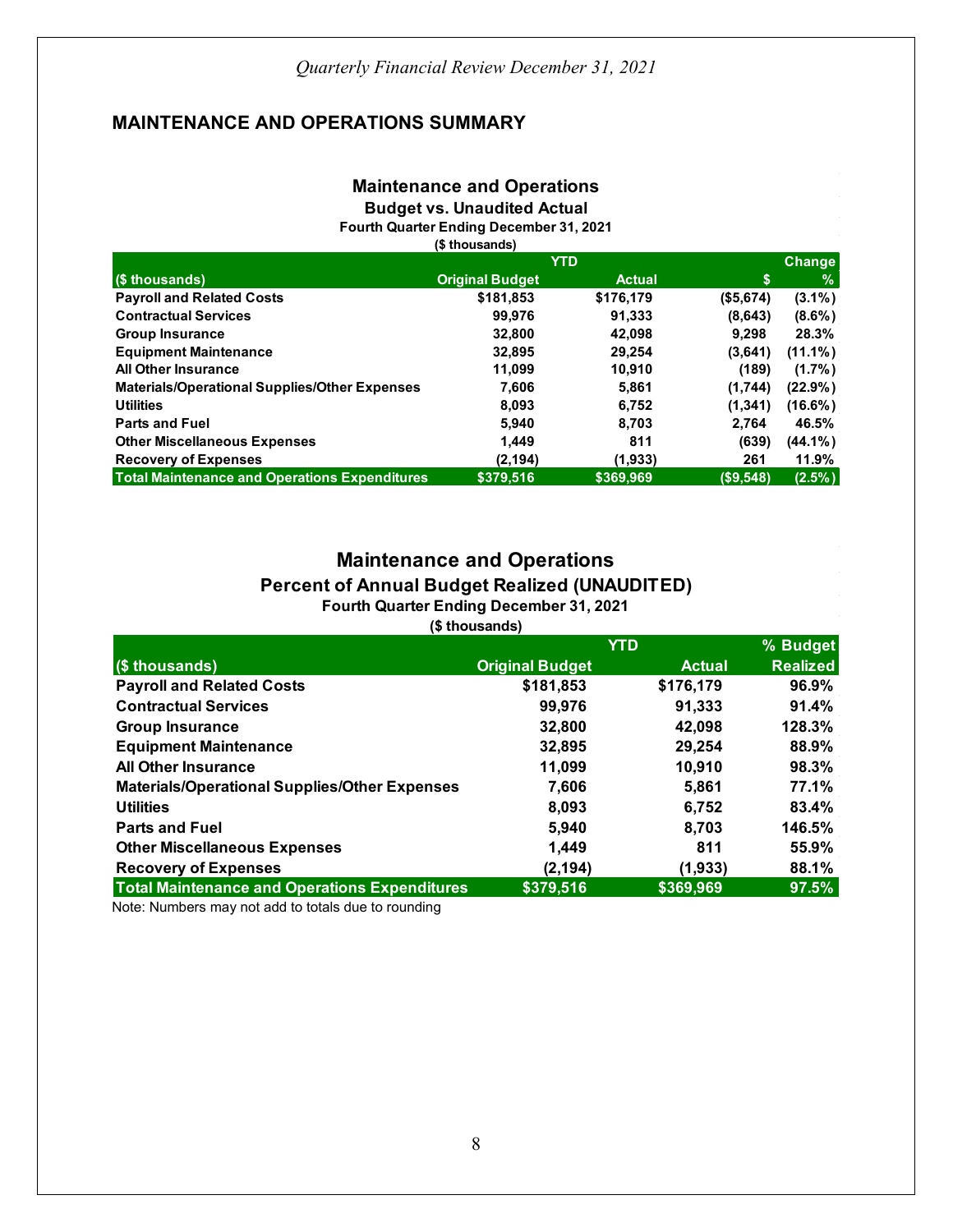#### **2021 Full-Year Analysis**

The Tollway's operating expenditures in 2021 totaled \$370 million, representing a variance of \$9.5 million compared to budget. Operating expenditures were 97.5 percent of the \$379.5 million budget.

The variances to the 2021 operating budget are explained below.

**Payroll and Related Costs** totaled \$176.2 million, \$5.7 million less than budget. This variance is due to voluntary reduction in Operations staff and unfilled positions.

**Contractual Services** totaled \$91.3 million, \$8.6 million less than budget. This is due to amnestyrelated reductions in collections, reductions in outsourced customer service costs and timing of execution of contracts.

**Group Insurance** expenses totaled \$42.1 million, \$9.3 million more than budget. The variance is due to a larger number of employees with higher claims and an increase in other postemployment benefits.

**Equipment Maintenance** expenses totaled \$29.3 million, \$3.6 million less than the budgeted amount. The variance is due to decommissioning of cash collection lanes and ATPMs, which reduced monthly lane maintenance expense.

**All Other Insurance** expenses totaled \$10.9 million, \$190 thousand less than budget. This category includes expenses for property and liability insurance, as well as amounts allocated to the workers' compensation claim fund.

**Materials/Operational Supplies/Other Expenses** totaled \$5.9 million, \$1.7 million less than budget. This variance is mainly due to lower usage of office supplies, custodial services and building maintenance.

**Utilities Expenses,** which include electricity, natural gas, water and telephone, totaled \$6.8 million, \$1.3 million less than budget. This variance is mainly due to a rebate.

**Parts and Fuel** expenses totaled \$8.7 million, \$2.8 million more than budget. This variance is due to the supply chain issues that increased the price of parts, maintaining an older fleet and the price of fuel.

**Other Miscellaneous Expenses** totaled \$811 thousand, \$639 thousand less than budget. This cost category includes travel, training, dues, books, subscriptions, uniforms and accessories.

**Recovery of Expenses** totaled \$1.9 million; this category includes reimbursement for emergency services (ambulances and/or fire departments) or damage to Tollway property caused by others.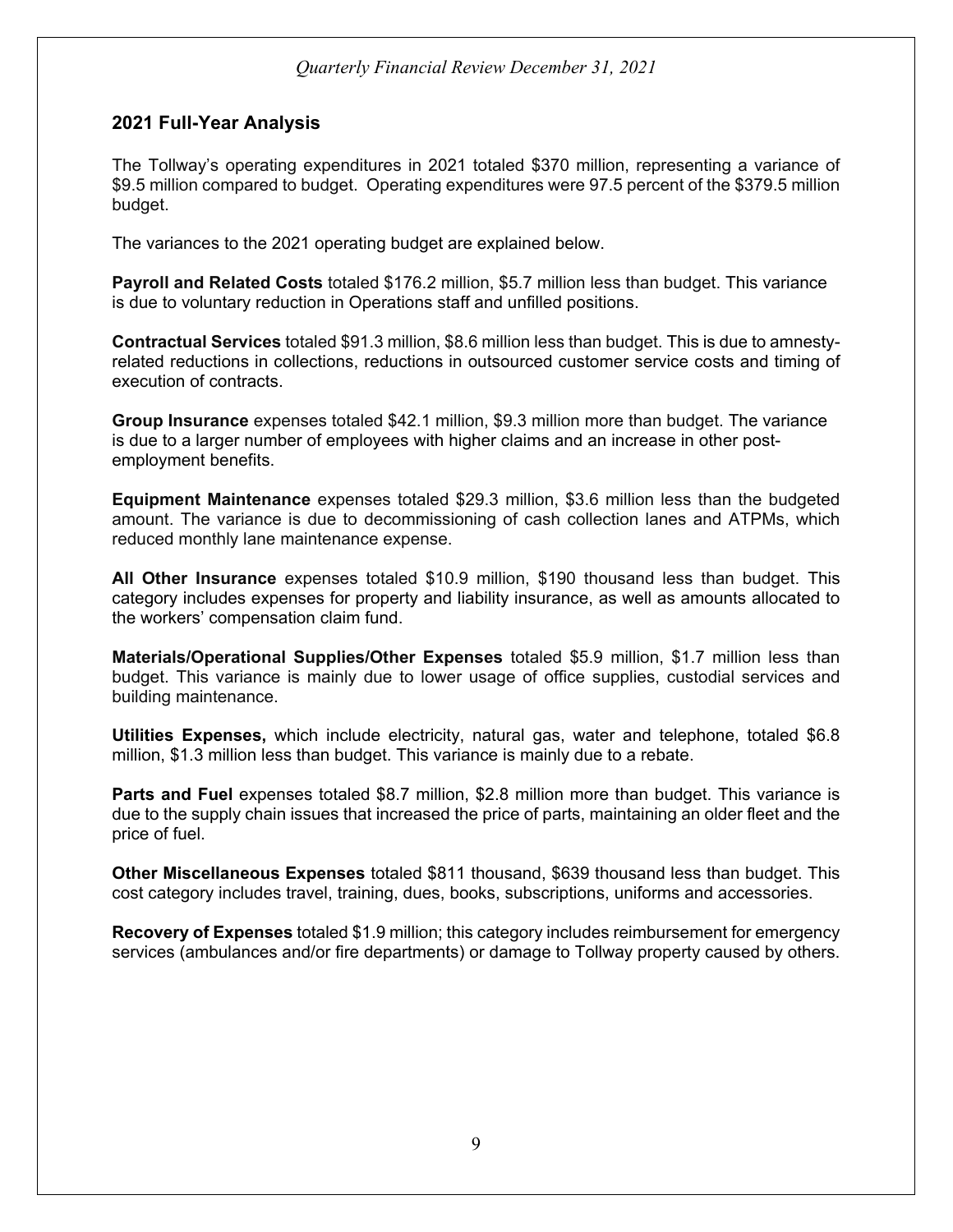#### **Budget Transfers**

Budget to actual comparisons in this analysis are based on the 2021 maintenance and operations budget adopted by the Tollway Board in December 2020. During the budget year, management approves transfers from accounts that incur surpluses to those requiring additional funds due to shortfalls. These transfers, approved by management, do not change the total dollar amount of the maintenance and operations budget approved by the Board in December 2020.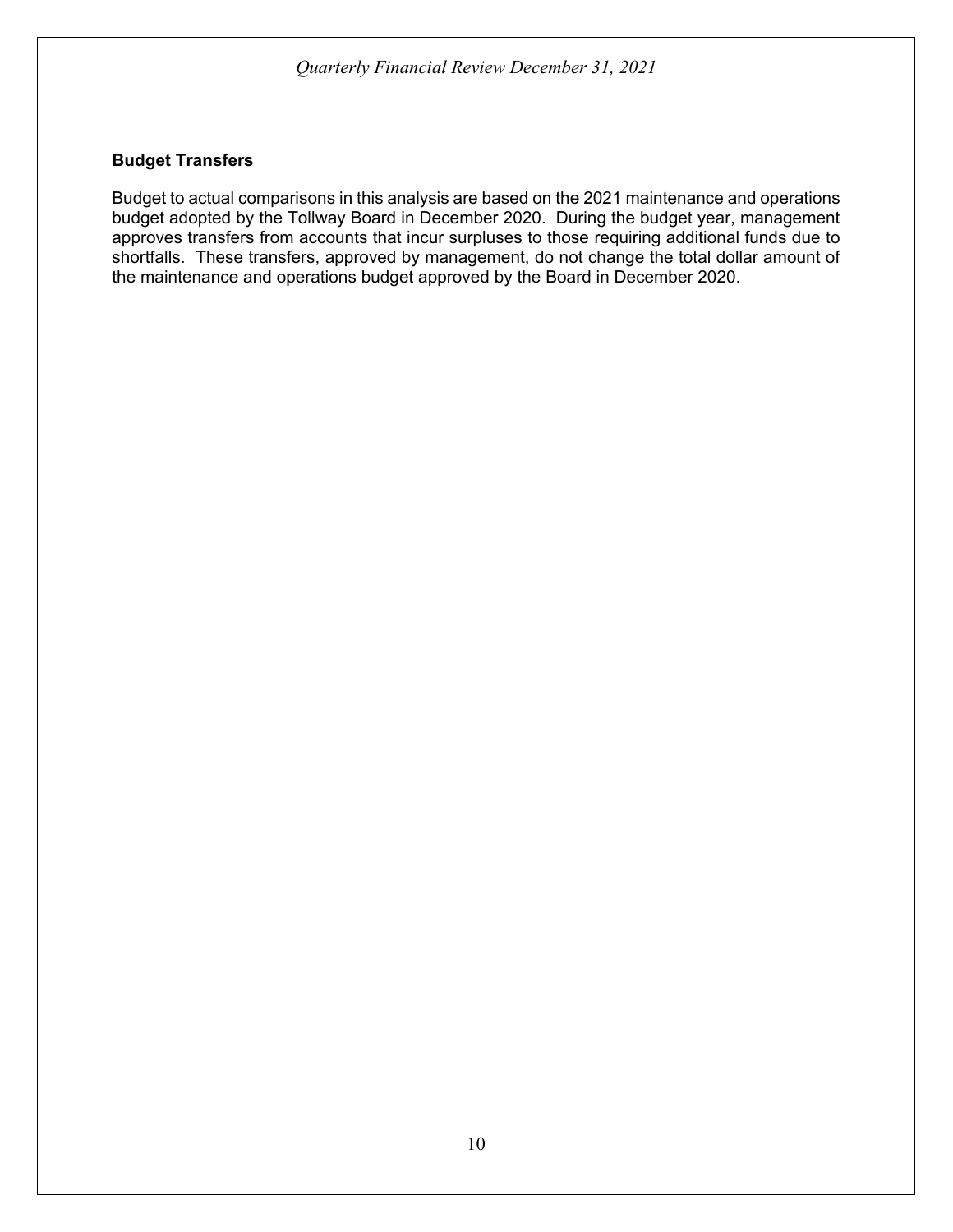#### **DEBT SERVICE SUMMARY**

For annual budgeting and quarterly reporting purposes, debt service consists of the sum of monthly transfers from the Revenue Account to the Trustee-held Debt Service Account, in accordance with the Indenture, to provide for payment of:

- (i) interest due on outstanding bonds;
- (ii) the retirement of bond principal at maturity or sinking fund redemption; and
- (iii) other annual bond costs.

Following are unaudited 2021 transfers for debt service for the fourth quarter and total year, each with comparisons to the 2021 forecast made in connection with preparing the 2022 Budget.

|                                      | TUIGUAST VS. AUTUAI TUITAUUITUUT |               |            |           |  |  |
|--------------------------------------|----------------------------------|---------------|------------|-----------|--|--|
|                                      | (\$ thousands)                   |               |            |           |  |  |
|                                      | <b>Actual less Budget</b>        |               |            |           |  |  |
|                                      | <b>Forecast</b>                  | <b>Actual</b> |            | %         |  |  |
| Debt Service Transfers - 4th Quarter | \$113,346                        | \$112,431     | (S915)     | $(0.8\%)$ |  |  |
| <b>Debt Service Transfers 2021</b>   | \$457,023                        | \$456,109     | $($ \$915) | $(0.2\%)$ |  |  |

#### **Forecast vs. Actual (Unaudited)**

#### **Percent of Annual Budget Realized (Unaudited)**

**(\$ thousands)**

|                               |                 | Annual        | % Annual<br><b>Budget</b> |
|-------------------------------|-----------------|---------------|---------------------------|
|                               | <b>Forecast</b> | <b>Actual</b> | <b>Realized</b>           |
| <b>Debt Service Transfers</b> | \$457,024       | \$456,109     | 99.8%                     |

Numbers may not foot due to rounding.

### **Analysis**

The Tollway budgeted to transfer \$468.4 million for transfers from the Revenue Account to the Debt Service Account to provide for the payments described at the beginning of this section. That budgeted amount assumes an additional source of funds of \$13.6 million from federal subsidies associated with the Tollway's Series 2009A and Series 2009B Build America Bonds. In October 2021, in connection with preparing the 2022 Budget, the Tollway forecasted that its 2021 transfers to the Debt Service Account would total \$457.0 million.

Transfers for debt service in 2021 were \$456.1 million, compared to the forecast of \$457.0 million. Thus, transfers for debt service were materially in line with the forecast.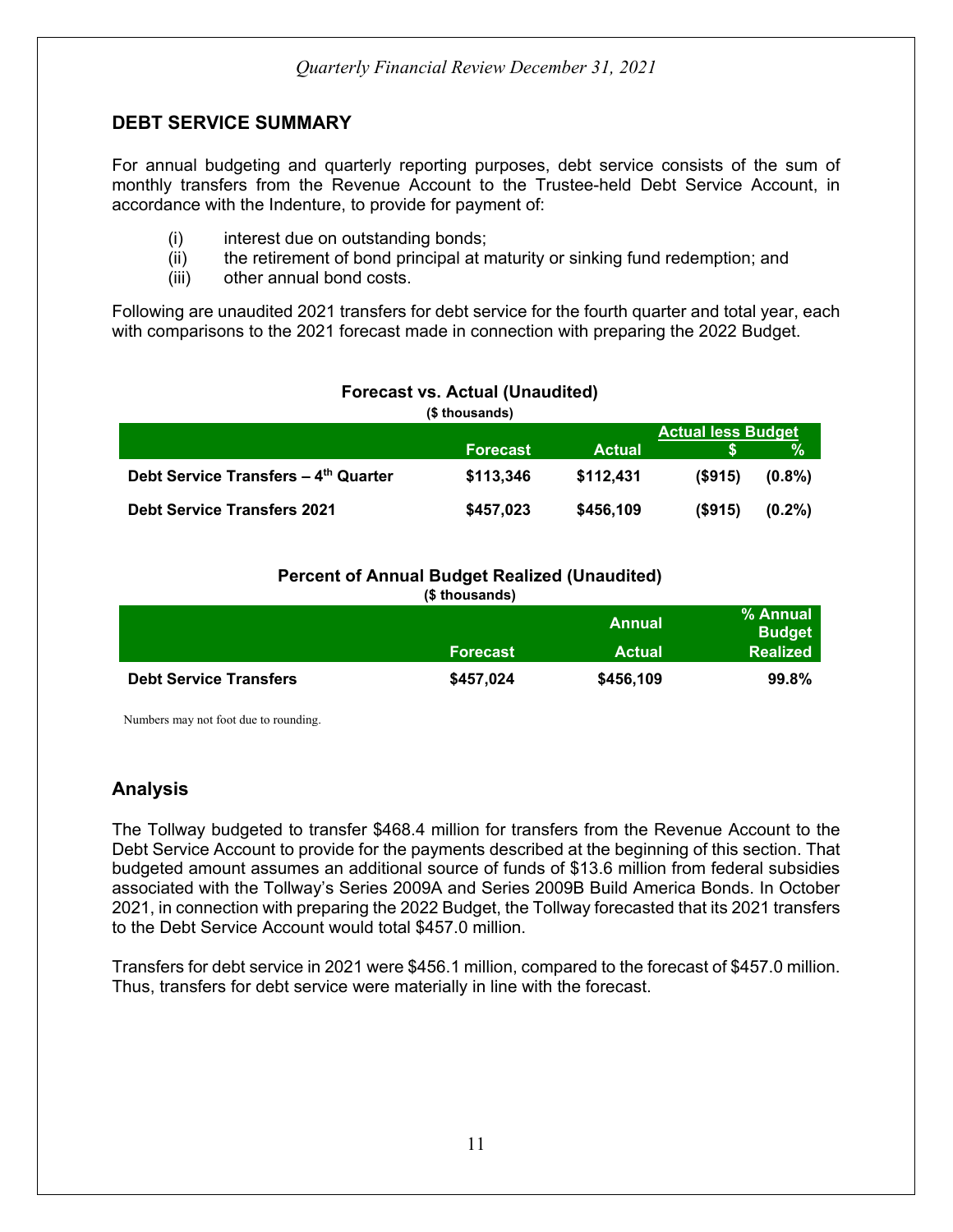### **Debt Service Schedule**

As of December 31, 2021, the Tollway has \$6,976,155,000 of bonds outstanding, all of which are fixed rate, senior-lien revenue bonds. The aggregate debt service schedule by fiscal year is as follows.



### **Authorizations to Issue Additional Debt**

As of December 31, 2021, the Tollway is authorized to issue additional fixed rate, senior-lien revenue bonds as follows:

- (i) Up to \$100 million to fund a portion of the *Move Illinois* Program; and
- (ii) up to \$900 million to refund Series 2013A and Series 2014B bonds for purposes of reducing debt service, provided aggregate net present value savings from such refunding is at least 8 percent of the par amount of bonds refunded.

Both authorizations are to issue fixed rate, senior-lien revenue bonds.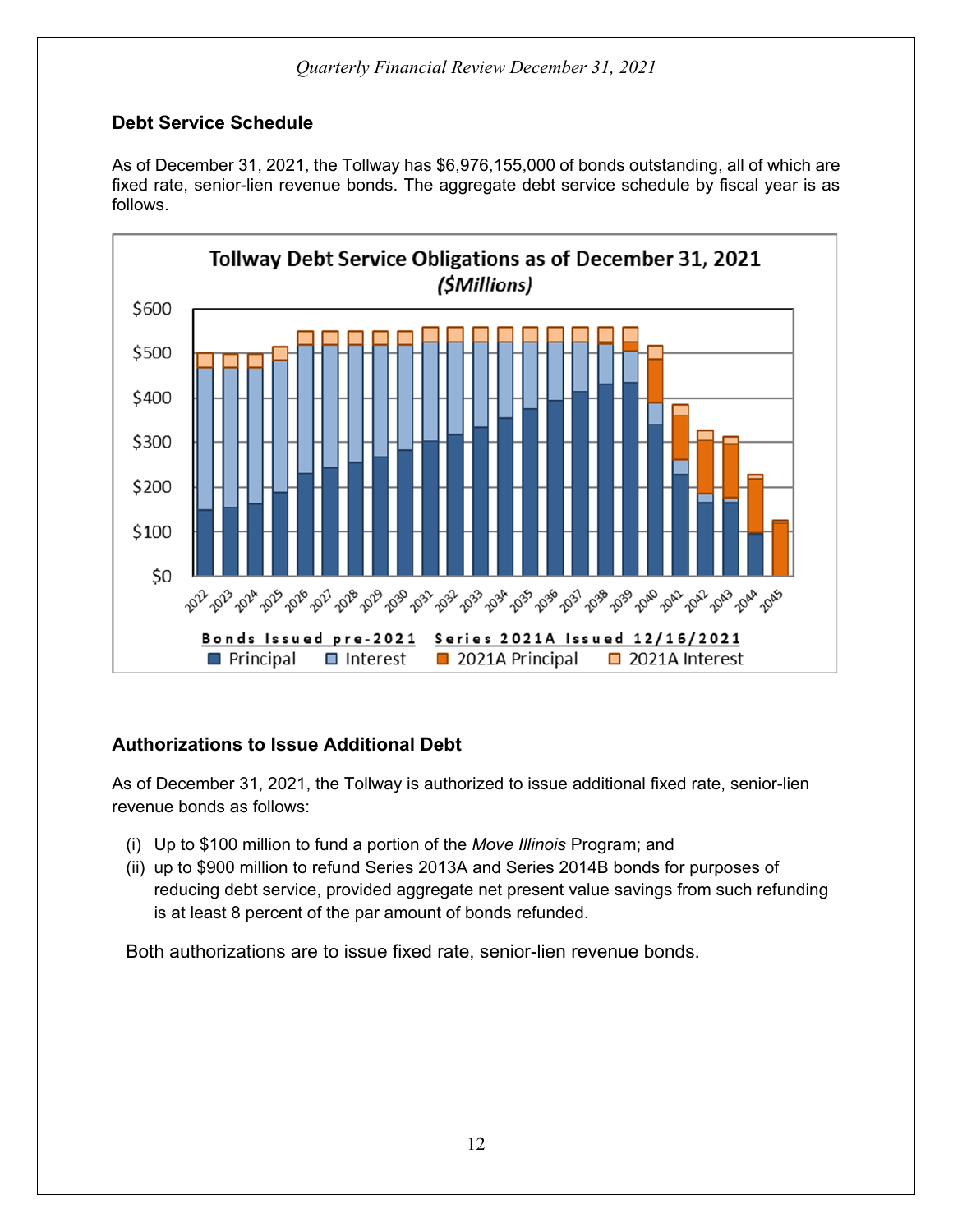### **CAPITAL PROGRAM SUMMARY**

#### **Capital Budget 2021**

The majority of the expenditures for the capital program are for major capital renewal or repair projects and for improvements to the system. Variances from year to year are due to the schedule of work and the differing values for projects included in the overall capital program.

The budget for *Move Illinois: The Illinois Tollway Driving the Future* capital program was approved by the Board of Directors on August 25, 2011. On April 27, 2017, the Board of Directors approved expansion of this program to \$14 billion. The *Move Illinois* Program is a 15-year program which extends from 2012 through 2026 and includes anticipated capital investments totaling an estimated \$14 billion. The fiscal year 2021 Capital Budget allocated \$1,534.1 million to fund the tenth year of the *Move Illinois* Program. The current expected completion for the program is 2027.

#### **Forecast 2021**

Revisions to expenditure projections are made during the year. During preparation of the 2022 Budget in October 2021, the Tollway revised the forecast for the 2021 capital program downward from \$1,534 million to \$1,327 million.

| <b>Fiscal Year 2021</b><br>$($$ millions)  |                                  |                 |  |  |  |
|--------------------------------------------|----------------------------------|-----------------|--|--|--|
| $(\$$ millions)                            | <b>Approved</b><br><b>Budget</b> | <b>Forecast</b> |  |  |  |
| Tri-State Tollway (I-94/I-294/I-80)        | \$690.4                          | \$713.3         |  |  |  |
| <b>Reagan Memorial Tollway (I-88)</b>      | 24.9                             | 18.8            |  |  |  |
| Jane Addams Memorial Tollway (I-90)        | 0.7                              | 2.4             |  |  |  |
| <b>Veterans Memorial Tollway (I-355)</b>   | 1.3                              | 10.0            |  |  |  |
| <b>Systemwide Improvements</b>             | 285.3                            | 239.2           |  |  |  |
| Tri-State Tollway (I-294/I-57) Interchange | 78.0                             | 75.7            |  |  |  |
| <b>Elgin O'Hare Western Access</b>         | 451.4                            | 275.0           |  |  |  |
| <b>Other Emerging Projects</b>             | 2.2                              | 2.7             |  |  |  |
| <b>Move Illinois Subtotal</b>              | \$1,534.1                        | \$1,337.2       |  |  |  |
| <b>Agreement Reimbursements</b>            | 0.0                              | (10.4)          |  |  |  |
| <b>Total Capital Program</b>               | \$1,534.1                        | \$1,326.8       |  |  |  |

# **CAPITAL PROGRAM**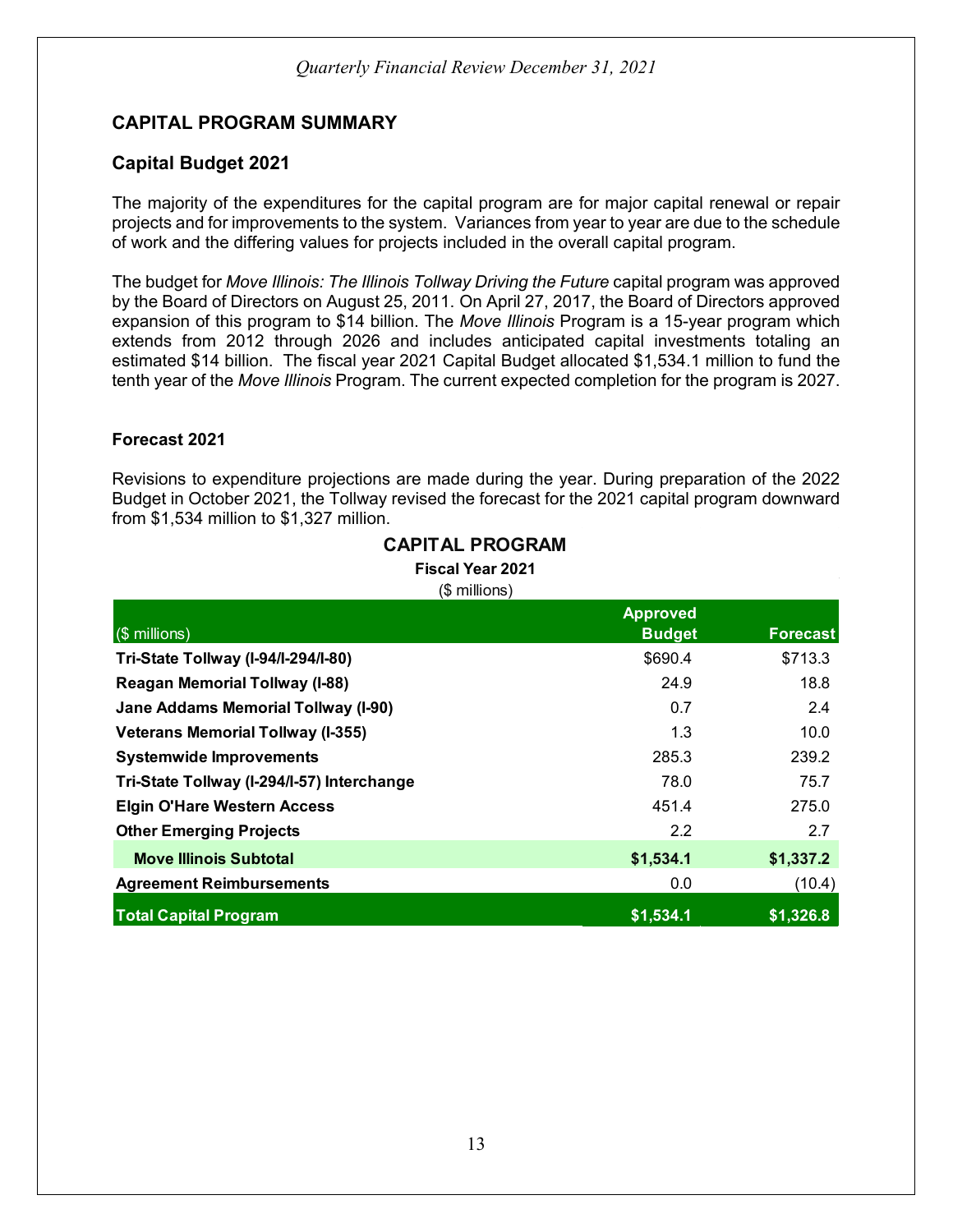#### **Capital Program in 2021 Original Budget**

#### **CORRIDOR 2021 Budget**

#### **Tri-State Tollway (I-94/I-294/I-80) \$690.4 million**

The 2021 *Move Illinois* budget allocated \$690.4 million for the Tri-State Tollway. Design efforts continued for roadway reconstruction and widening between 95<sup>th</sup> Street and Balmoral Avenue, with planned expenditures of \$25.3 million. Approximately \$121 million has been allocated to construction activities on the Mile Long Bridge over the Des Plaines River and the Burlington Northern Santa Fe (BNSF) Railway Bridge over I-294. Other bridges over I-294 such as Archer Avenue, Plainfield Road and St. Charles Road and the I-55 Ramp A, will also be reconstructed to enable future mainline widening with \$73.3 million in 2021. Nearly \$243 million is anticipated for roadway rebuilding and widening in segments from 95<sup>th</sup> Street to I-55 and St. Charles Road to the O'Hare Oasis. Relocation of the Flagg Creek Water Reclamation District Sanitary Sewer continued, and construction began to construct the box culvert from Salt Creek to Cermak Road with nearly \$20 million allocated for the work this year. In anticipation of reconstruction of the I-290/I-88 Interchange on I-294, reconstruction of the I-294 northbound collector-distributor road and ramp and I-290 ramp to eastbound Lake Street will begin with \$24.1 million this year. Rightof-way acquisitions continued for \$6.9 million along with \$30.6 million in utility relocations. \$2.5 million has been allocated to complete remaining work associated with the Edens Spur reconstruction.

#### **Reagan Memorial Tollway (I-88) \$24.9 million**

The 2021 *Move Illinois* budget allocated \$24.9 million to complete construction work for roadway and bridge rehabilitation between the Aurora Plaza and Illinois Route 59 and to reconstruct the Deerpath Road Bridge and the Windsor Road Bridge.

#### **Jane Addams Memorial Tollway (I-90) \$0.7 million**

The 2021 *Move Illinois* budget allocated \$0.7 million for work on the I-90 corridor to complete closeout activities for the various roadway work including grading, tree planting, patching and repairs, landscaping and right-of-way fence installation throughout the corridor.

#### **Veterans Memorial Tollway (I-355) \$1.3 million**

The 2021 *Move Illinois* budget allocated approximately \$1.3 million to complete closeout activities for improvements on I-355, following resurfacing from I-55 to Army Trail Road.

#### **Systemwide \$285.3 million**

The 2021 *Move Illinois* budget allocated \$285.3 million on systemwide improvements including \$44.2 million for bridge, pavement and safety improvements. Tollway systemwide facility upgrades continued in 2021 with approximately \$41.7 million budgeted for improvements to construct the new Aurora (M-8) maintenance site and the Bensenville (M-16) maintenance site.

In addition, \$151.8 million is budgeted for other capital expenditures such as, fleet, general engineering consultant, traffic engineer, ITS, traffic and incident management system, Job Order Contracting Program and back-office system replacement, and approximately \$44.1 million will be spent on program support activities, including project management services, materials engineering services, utility relocations, support staff and land acquisition support services.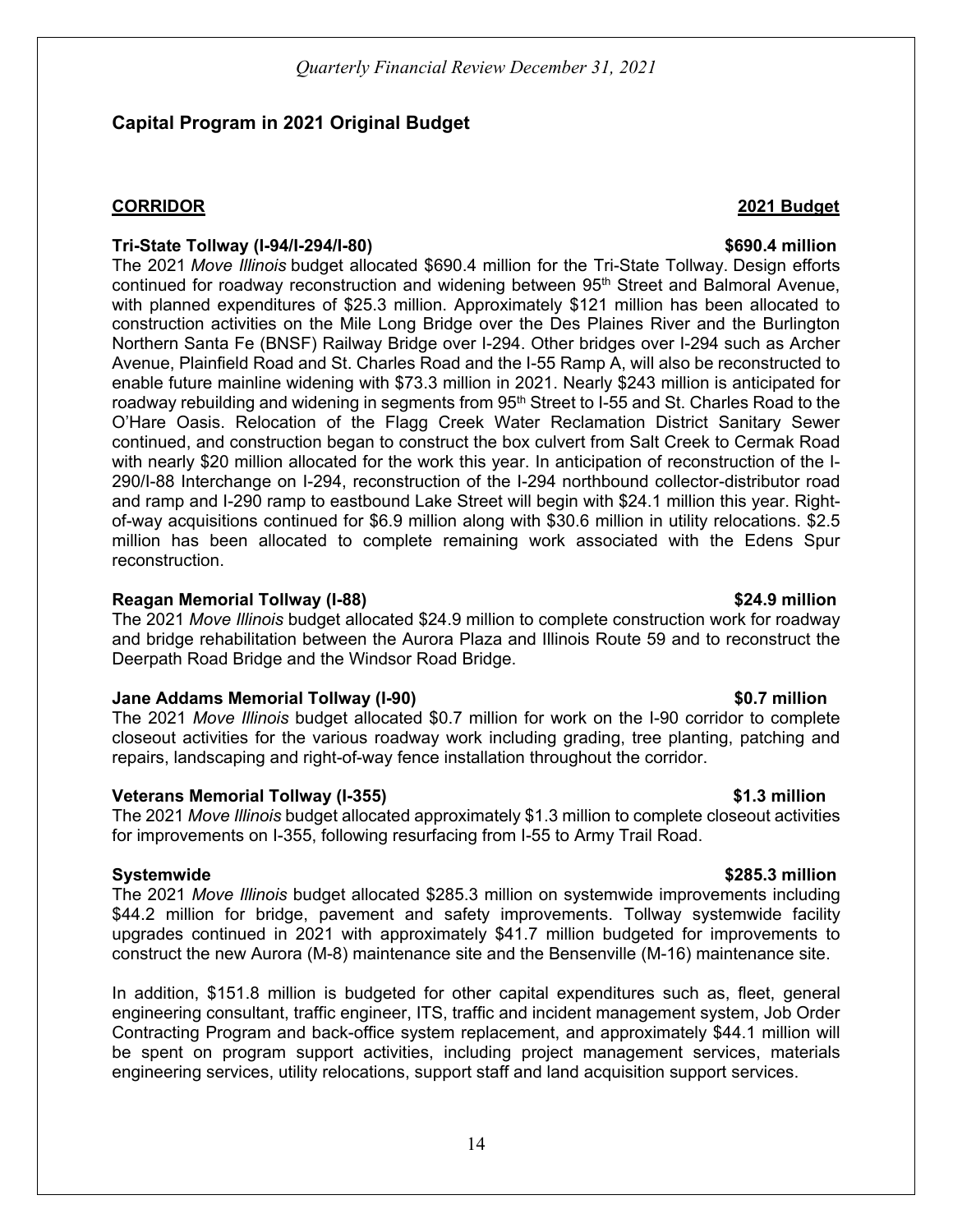#### **Tri-State Tollway (I-294)/I-57 Interchange \$78.0 million**

The *Move Illinois* Program included construction of a new interchange at the Tri-State Tollway (I-294) and I-57. The first phase of construction was completed in October 2014, allowing movements from northbound I-57 to I-294 and from I-294 to southbound I-57, as well as a new access at 147th Street.

The second phase of interchange construction began in 2019, with \$78.0 million estimated to be spent in 2021 for ongoing construction of the I-57 roadway and bridge widening between Kedzie Avenue and the CXS Railroad, and several new I-294/I-57 ramps.

#### **Elgin O'Hare Western Access Project \$451.4 million**

The 2021 *Move Illinois* budget allocated \$451.4 million for work on this corridor. Included in the capital budget are major anticipated right-of-way expenditures associated with O'Hare International Airport and railroads properties required to complete the new I-490 Tollway. Design development continued for the interchange connecting the new I-490 Tollway to the Illinois Route 390 Tollway and the south and north segments of the new I-490 Tollway. Key construction included roadway construction from Irving Park Road to Illinois Route 390, construction at the I-490/I-90 Interchange, advance earthwork construction on the north segment, bridge construction from O'Hare ramp to westbound Illinois Route 390 and advance work from I-294 to Green Street on the south segment. Right-of-way acquisitions and utility relocations also continud in support of the new I-490 Tollway.

#### **Other Emerging Projects \$2.2 million**

The 2021 *Move Illinois* budget included \$2.2 million for various emerging projects.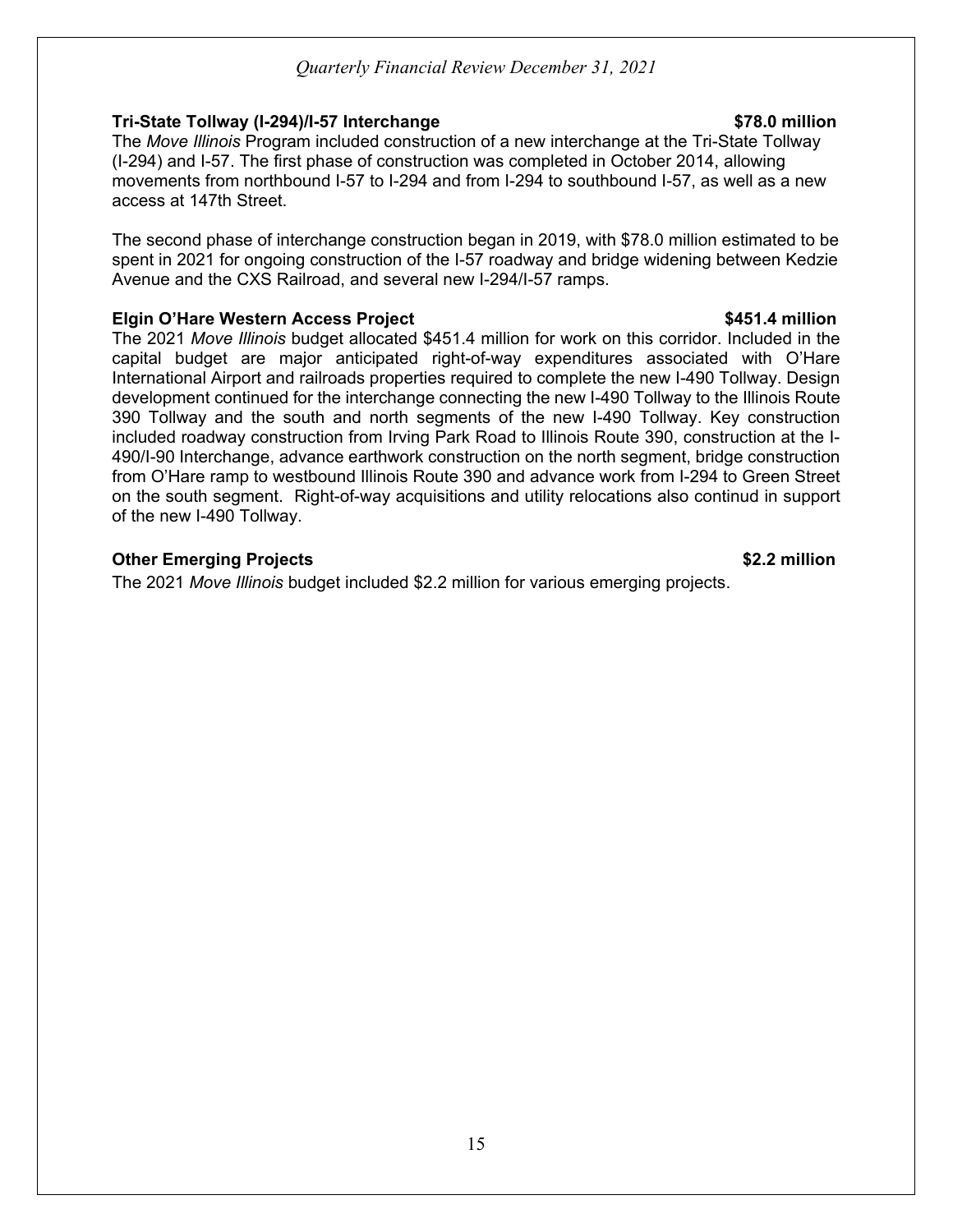### **Capital Program Expenditures**

For the purposes of the 2021 review, the capital program actual expenditures are compared to the forecast.

#### **Change (\$ thousands) Forecast Actual \$ % Tri-State (I-94/I-294/I-80) \$713,345 \$698,613 (\$14,732) (2.1%) Reagan Memorial (I-88) 18,790 18,580 (210) (1.1%) Jane Addams Memorial (I-90) 2,433 2,245 (188) (7.7%) Veterans Memorial (I-355) 9,957 7,071 (2,886) (29.0%) Systemwide Improvements 239,155 221,874 (17,281) (7.2%) Tri-State (I-294)/I-57 Interchange 75,746 80,242 4,496 5.9% Elgin O'Hare Western Access 275,048 228,542 (46,506) (16.9%) Total Capital Expenditures \$1,337,165 \$1,258,639 (\$78,526) (5.9%) Agreement Reimbursements and Other Adjustments (10,412) (22,691) (12,279) (117.9%) Total Capital Program Expenditures \$1,326,753 \$1,235,948 (\$90,805) (6.8%) CAPITAL PROGRAM Full Year 2021 Forecast vs. Unaudited Actual Full Year 2021**

#### **Analysis**

Capital program expenditures are reported on an accrual basis. For year to date ending December 31, 2021, unaudited capital program expenditures totaled \$1,235.9 million. This amount includes expenses paid during the fourth quarter and \$181.5 million of work for which payments have not been made as of December 31, 2021. The intergovernmental agreement reimbursements and other adjustments made for December year-to-date reduced expenditures by \$22.7 million.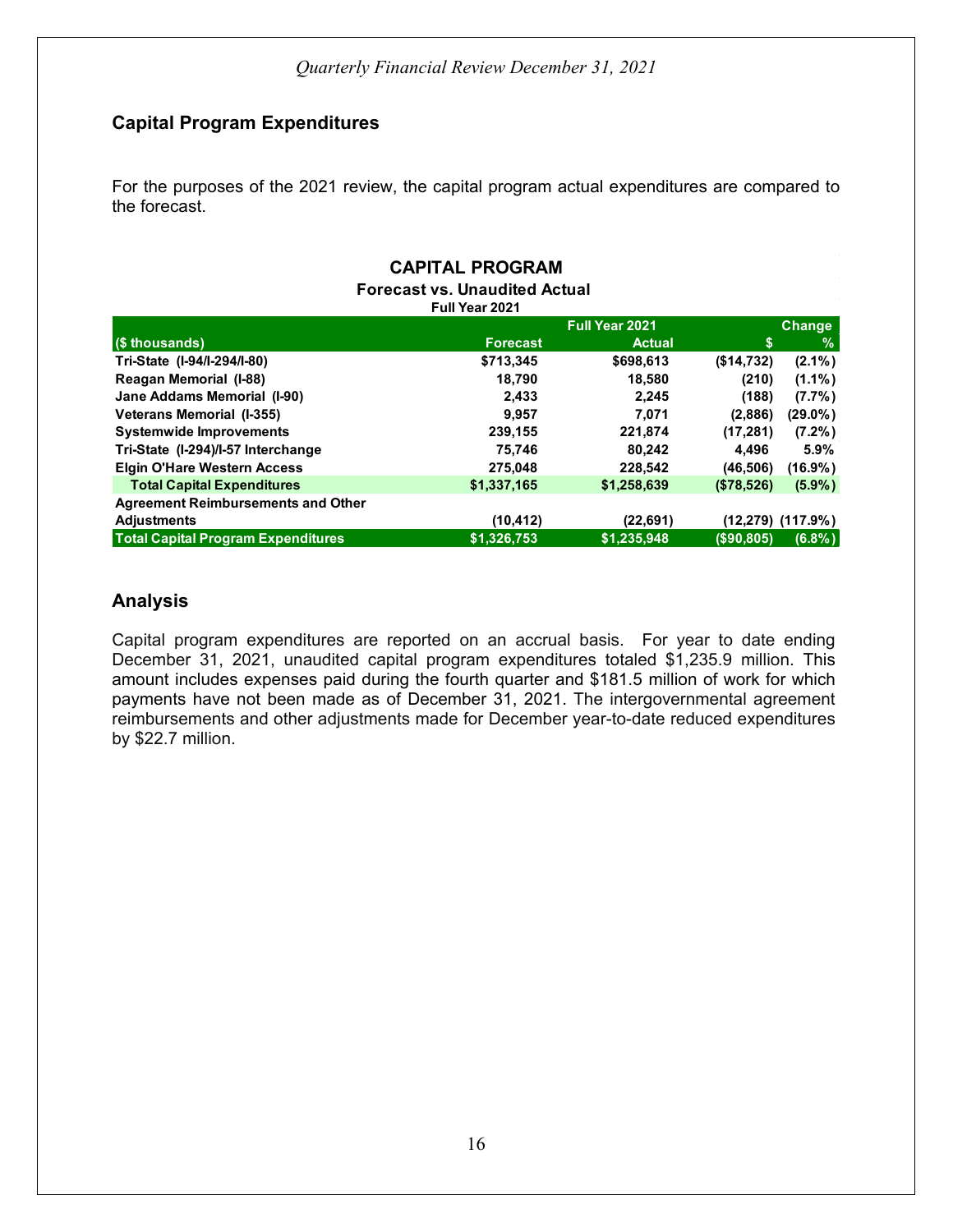#### *Corridor 2021 YTD 2021 YTD Forecast Actual Expenditures*

#### **Tri-State Tollway (I-94/I-294/I-80) \$713.3M \$698.6M**

During the fourth quarter, design services for the Central Tri-State Tollway (I-294) Project from 95th Street to Balmoral Avenue continued. Reconstruction and widening continued from 95<sup>th</sup> Street to I-55 and between St. Charles Road to Wolf Road, including the Burlington Northern Santa Fe (BNSF) Railway Bridge over I-294, the southbound Mile Long Bridge and construction of the northbound ramp at the I-290/I-88 Interchange. Rehabilitation and widening continued between Wolf Road and the O'Hare Oasis. Construction also began to relocate the pedestrian bridge over the Tri-State Tollway between Hinsdale and Western Springs. Closeout continued on various projects throughout the corridor, including the recently completed I-294 and Archer Avenue Interchange and the Flagg Creek Water Reclamation District sanitary sewer relocation.

Year-to-date expenditures were \$14.7 million less than forecasted due to the timing of utility payments and project closeouts.

#### **Reagan Memorial Tollway (I-88) \$18.8M \$18.6M**

During the fourth quarter, project closeout continued on the pavement and structural rehabilitation between the Aurora Toll Plaza and Illinois Route 59 and the reconstruction and widening of the Deerpath Road Bridge over I-88 and the Windsor Drive Bridge over the I-294/I-88 ramps.

Year-to-date expenditures were \$0.2 million less than projected.

#### **Jane Addams Memorial Tollway (I-90) \$2.4M \$2.2M**

During the fourth quarter, pavement repairs were completed near the Illinois Route 53 Interchange.

Year-to-date expenditures were \$0.2 million less than projected.

#### **Veterans Memorial Tollway (I-355) \$10.0M \$7.1M**

During the fourth quarter, closeout activities continued between I-55 and Army Trail Road and work continued on structural rehabilitation between 22<sup>nd</sup> Street and Army Trail Road.

Year-to-date expenditures were \$2.9 million less than projected due to the timing of project closeouts.

#### **Systemwide Improvements \$239.2M \$221.9M**

During the fourth quarter, work on various pavement, bridge and ramp repair contracts continued. Construction began on the Hoffman Estates (M-5) maintenance facility and closeout continued on the maintenance facility improvements at the Bensenville (M-16) and Aurora (M-8) sites.

Year-to-date expenditures were \$17.3 million less than projected primarily due to a \$4.6 million underspend in various bridge, pavement and ramp repairs and interchange improvements, caused by the timing of construction and closeout activities. This was partially offset by greater than anticipated progress on the Hoffman Estates (M-5) maintenance facility construction and closeout of the Aurora (M-8) maintenance facility in the amount of \$2.1 million. Additionally, there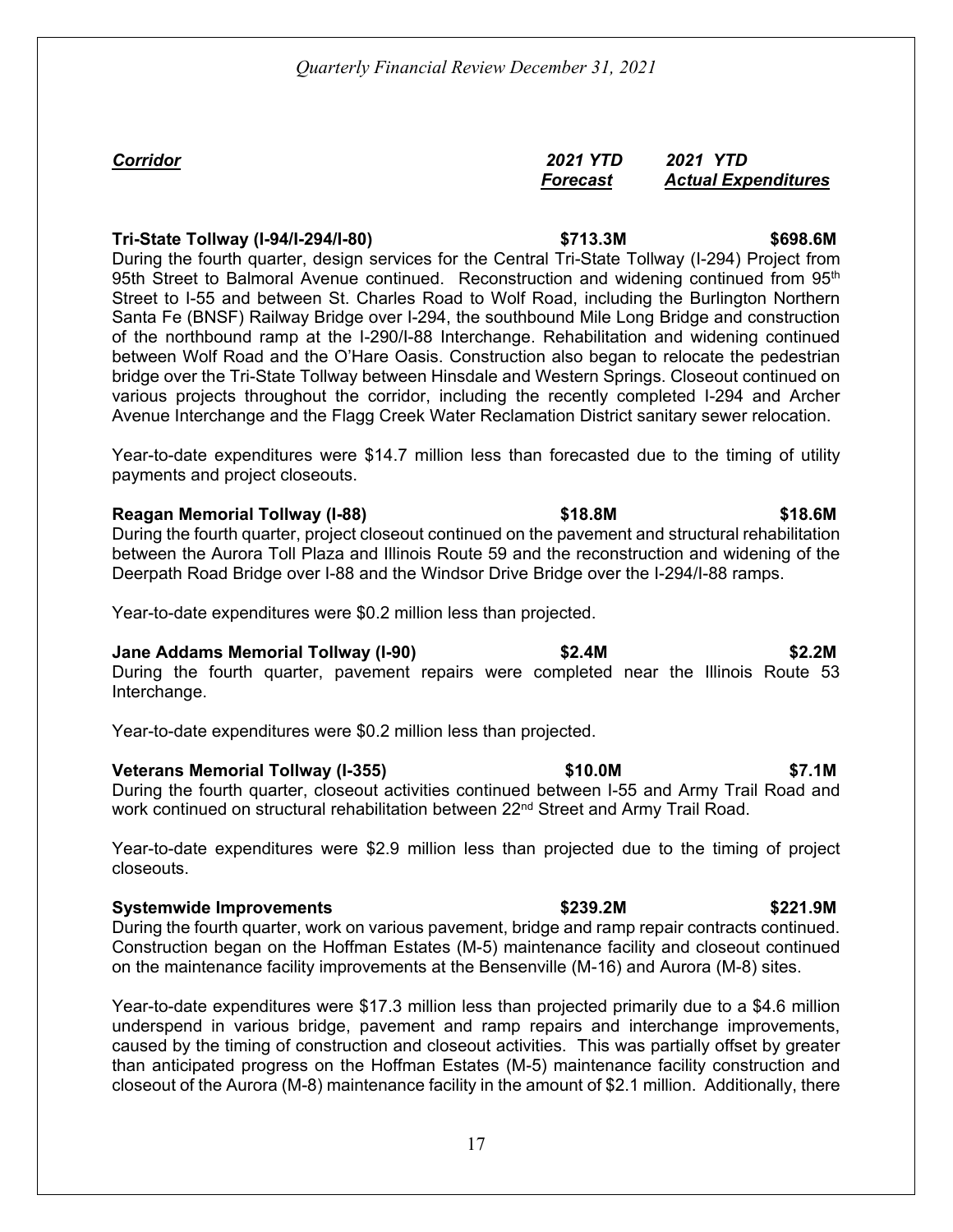was \$12.7 million lower than expected spending on non-roadway capital projects in Information Technology, Business Systems and Fleet.

**Tri-State Tollway (I-294/I-57) Interchange \$75.7M \$80.2M** During the fourth quarter, construction continued on the I-57 roadway and bridge widening between Kedzie Avenue and CSX Railroad and on the new ramps connecting I-57 to I-294, as well as on I-57 widening over the CSX and B&OCT Railroad Bridge.

Year-to-date expenditures were \$4.5 million greater than projected, largely attributed to more progress than expected on the construction of new ramps connecting I-57 to I-294.

#### **Elgin O'Hare Western Access Project \$275.0M \$228.5M**

During the fourth quarter, construction continued on various projects including the I-490/I-90 Interchange, I-490 Tollway earthwork and retaining wall construction on the north segment, I-490 advance work between I-294 and Green Street on the south segment, and bridge construction on the ramp that will ultimately connect O'Hare Airport to westbound Illinois Route 390 Tollway. Union Pacific Railroad bridge construction on the I-490 Tollway from Franklin Avenue to South of Irving Park Road began in the fourth quarter. Design work continued for various portions of the new I-490 Tollway, and right-of-way acquisitions also continued in support of the anticipated upcoming construction.

Year-to-date expenditures were \$46.5 million less than projected. The variance is primarily attributed to the timing of pending right-of-way payments.

#### **Other Emerging Projects \$2.7M \$1.5M**

Planning studies continued in the fourth quarter for the U.S. Route 20 Interchange on the Illinois Route 390 Tollway.

Year-to-date expenditures for this corridor were \$1.2 million less than projected due to the timing of planning studies.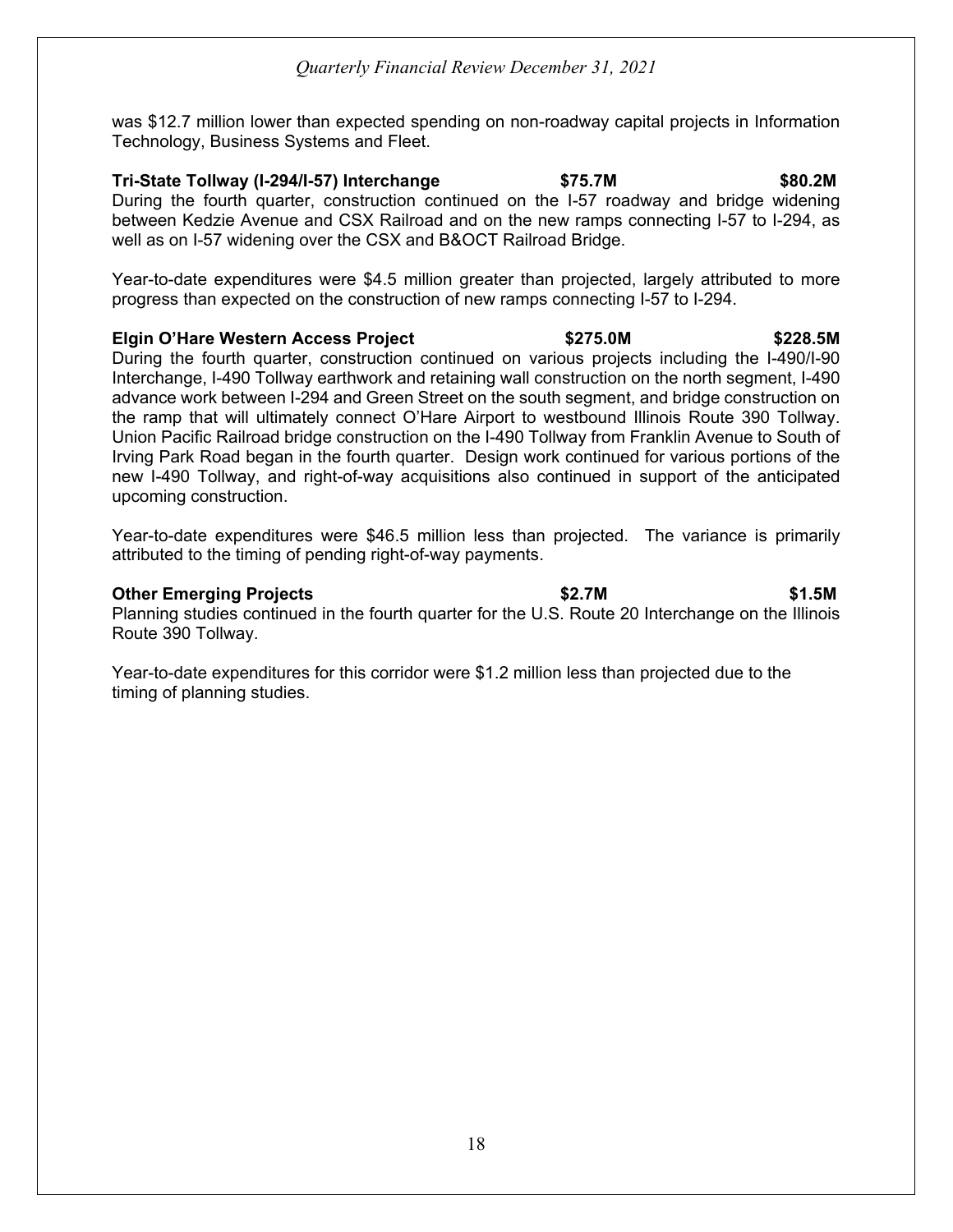# Financial Summaries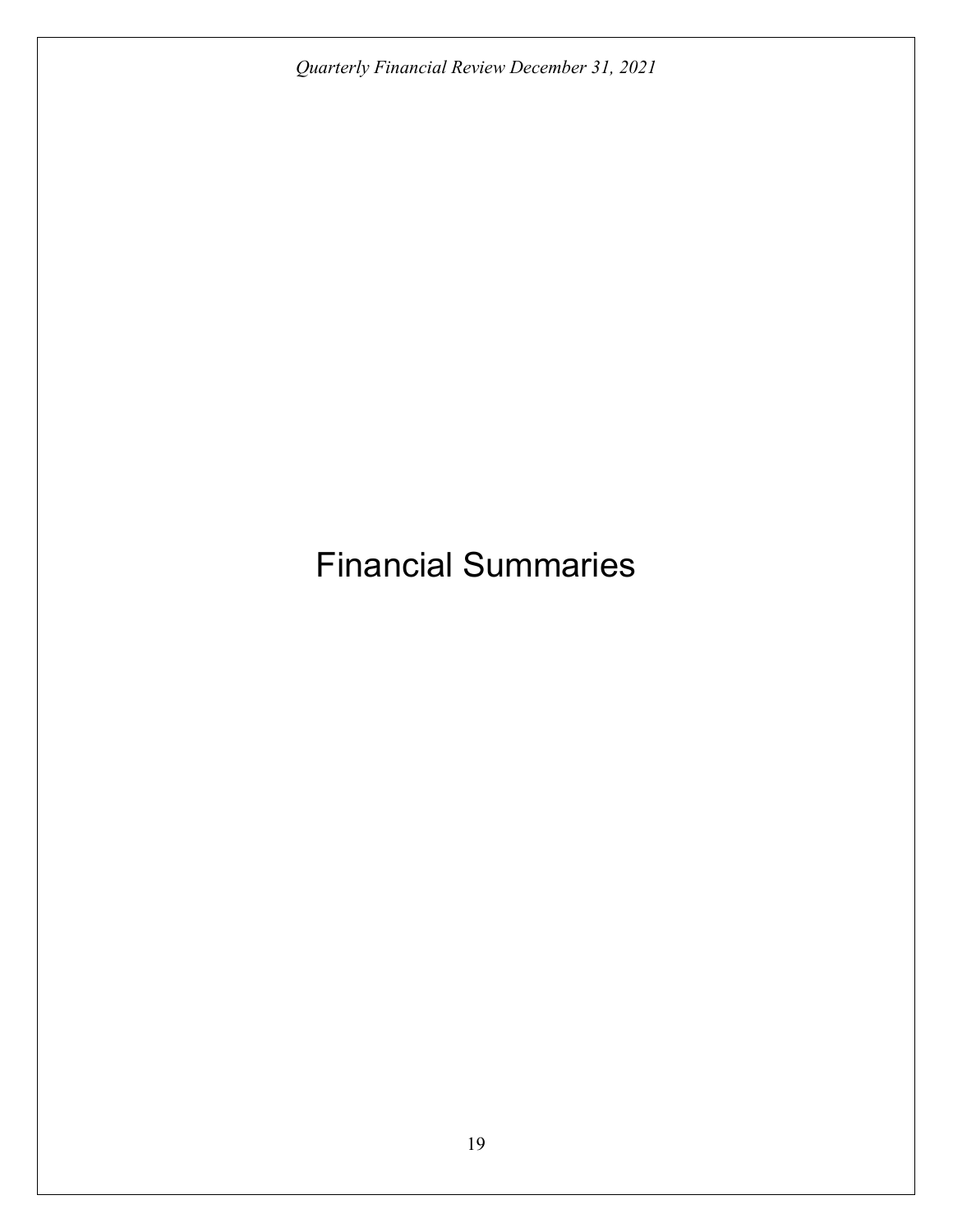| <b>ILLINOIS TOLLWAY</b><br><b>Forecast vs. Unaudited Actual</b><br><b>Fourth Quarter 2021</b> |                 |               |                  |               |
|-----------------------------------------------------------------------------------------------|-----------------|---------------|------------------|---------------|
|                                                                                               |                 | 4th Qtr.      |                  | Change        |
|                                                                                               | <b>Forecast</b> | <b>Actual</b> | \$               | %             |
| <b>REVENUE</b>                                                                                |                 |               |                  |               |
| Toll Revenue and Evasion Recovery                                                             | \$361,825,990   | \$354,463,761 | (\$7,362,229)    | $(2.0\%)$     |
| Concessions                                                                                   | 896,646         | 325,064       | (571, 582)       | (63.7%)       |
| Investments                                                                                   | 416,760         | 405,840       | (10,920)         | $(2.6\%)$     |
| Miscellaneous                                                                                 | <b>NA</b>       | 185,635       | <b>NA</b>        | <b>NA</b>     |
| <b>Total Revenue</b>                                                                          | \$363,139,397   | \$355,380,300 | ( \$7, 944, 731) | (2.2%)        |
| <b>Maintenance and Operations Expenditures</b><br><b>Payroll and Related Costs</b>            | \$45,163,071    | \$42,561,030  | (\$2,602,041)    | $(5.8\%)$     |
| <b>Contractual Services</b>                                                                   | 24,791,720      | 21,219,473    | (3,572,247)      | $(14.4\%)$    |
| Group Insurance                                                                               | 8,199,994       | 10,842,949    | 2,642,955        | 32.2%         |
| <b>Equipment Maintenance</b>                                                                  | 7,304,918       | 6,141,893     | (1, 163, 025)    | $(15.9\%)$    |
| All Other Insurance                                                                           | 2,579,767       | 2,980,458     | 400,691          | 15.5%         |
| Materials/Operational Supplies/Other Expenses                                                 | 1,969,709       | 171,027       | (1,798,682)      | (91.3%)       |
| Utilities                                                                                     | 2,203,432       | 1,588,374     | (615,058)        | (27.9%)       |
| Parts and Fuel                                                                                | 1,685,224       | 2,417,972     | 732,748          | 43.5%         |
| <b>Other Miscellaneous Expenses</b>                                                           | 425,316         | 355,178       | (70, 138)        | (16.5%)       |
| Recovery of Expenses                                                                          | (523, 522)      | (725, 771)    | (202, 249)       | (38.6%)       |
| <b>Total Maintenance and Operations Expenditures</b>                                          | \$93,799,629    | \$87,552,582  | (\$6,247,047)    | $(6.7\%)$     |
| <b>Net Revenue</b>                                                                            |                 |               |                  |               |
| <b>Revenue Less M and O Expenditures</b>                                                      | \$269,339,768   | \$267,827,718 | (\$1,697,684)    | $(0.6\%)$     |
| <b>Debt Service Transfers</b>                                                                 |                 |               |                  |               |
| <b>Existing Debt</b><br>New Debt                                                              | \$113,345,760   | \$112,431,122 | (\$914, 638)     | (0.8% )       |
| <b>Total Debt Service Transfers</b>                                                           | \$113,345,760   | \$112,431,122 | ( \$914, 638)    | NА<br>(0.8% ) |
|                                                                                               |                 |               |                  |               |
| <b>Net Revenue Less Debt Service Transfers</b>                                                | \$155,994,007   | \$155,396,596 | (\$597,412)      | $(0.4\%)$     |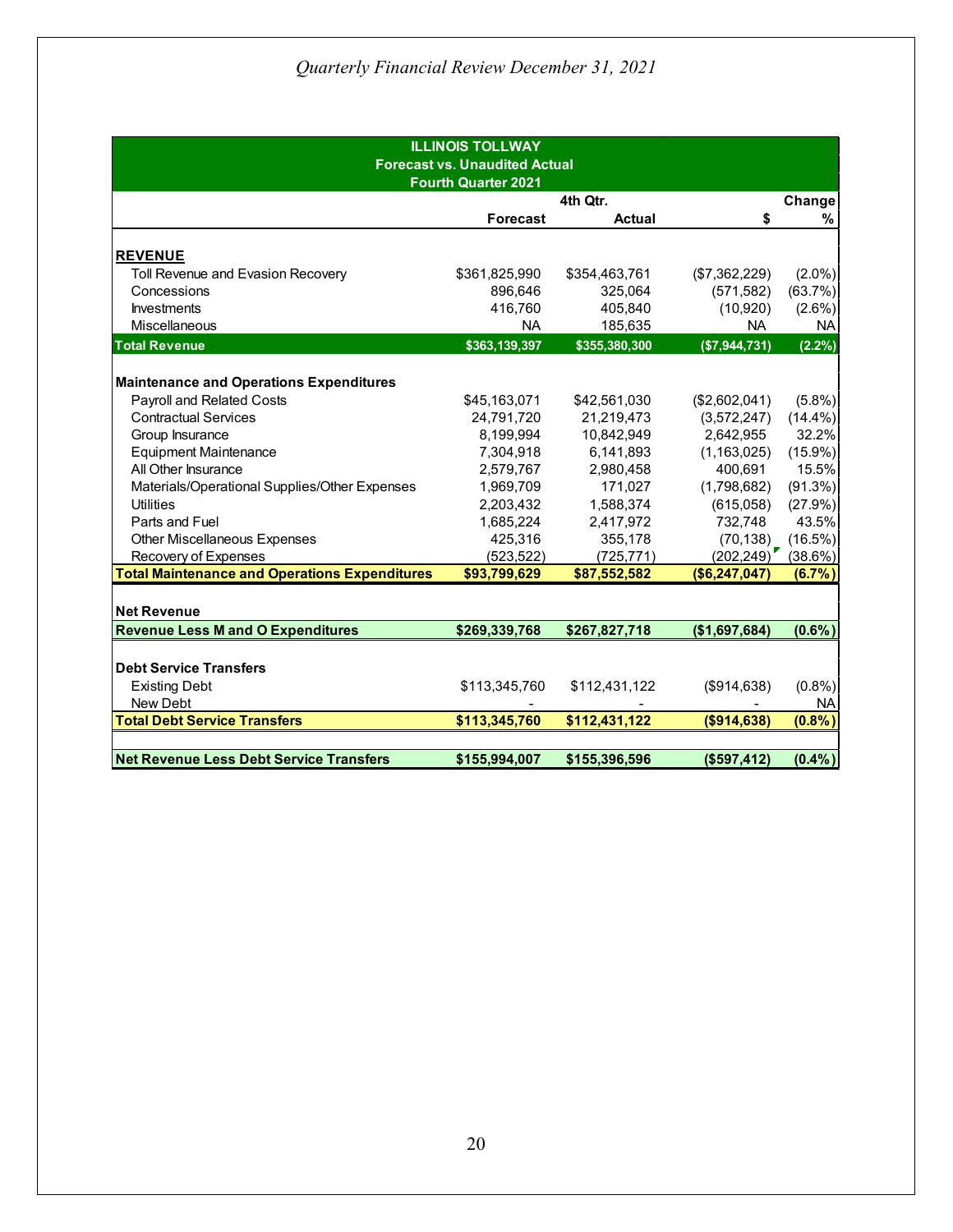| <b>ILLINOIS TOLLWAY</b><br><b>Forecast vs. Unaudited Actual</b><br><b>Fourth Quarter 2021</b> |                 |               |                |            |
|-----------------------------------------------------------------------------------------------|-----------------|---------------|----------------|------------|
|                                                                                               |                 | 4th Qtr.      |                | Change     |
|                                                                                               | <b>Forecast</b> | <b>Actual</b> |                | %          |
| <b>Capital Program</b>                                                                        |                 |               |                |            |
| Tri-State (I-94/I-294/I-80)                                                                   | \$204,739,514   | \$211,565,670 | \$6,826,156    | 3.3%       |
| Reagan Memorial (I-88)                                                                        | 4,243,788       | 1,973,865     | (2,269,923)    | (53.5%)    |
| Jane Addams Memorial (I-90)                                                                   | 873,160         | 1,219,070     | 345,909        | 39.6%      |
| Veterans Memorial (I-355)                                                                     | 543,632         | 2,093,392     | 1,549,760      | NA.        |
| Systemwide Improvements                                                                       | 67,520,680      | 60,263,544    | (7,257,136)    | (10.7%)    |
| Tri-State (I-294)/I-57 Interchange                                                            | 19,366,168      | 19,239,428    | (126, 740)     | $(0.7\%)$  |
| Elgin O'Hare Western Access                                                                   | 100,309,792     | 67,126,418    | (33, 183, 374) | (33.1%)    |
| <b>Other Emerging Projects</b>                                                                | 1,076,933       | 433,370       | (643, 563)     | (59.8%)    |
| <b>Total Capital Expenditures</b>                                                             | \$398,673,668   | \$363,914,756 | (\$34,758,912) | (8.7%)     |
| Agreement Reimbursements and Other Adjustments                                                |                 | (6, 128, 709) | (6, 128, 709)  | NA.        |
| <b>Total Capital with Reimbursements</b>                                                      | \$398,673,668   | \$357,786,048 | (\$40,887,621) | $(10.3\%)$ |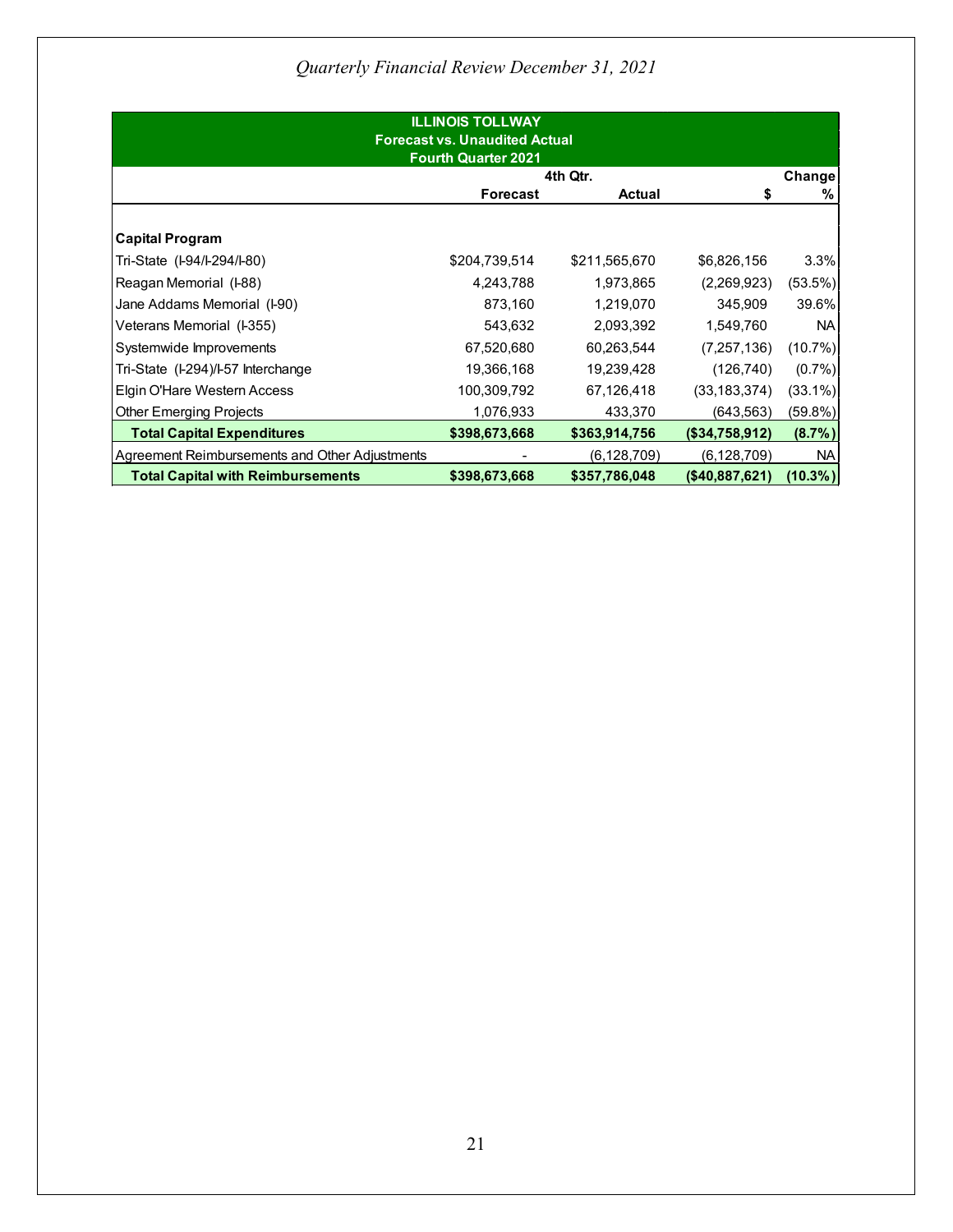| <b>ILLINOIS TOLLWAY</b><br><b>Forecast vs. Unaudited Actual</b> |                 |                 |                         |            |  |
|-----------------------------------------------------------------|-----------------|-----------------|-------------------------|------------|--|
| Fourth Quarter Ending December 31, 2021                         |                 |                 |                         |            |  |
|                                                                 |                 | <b>YTD</b>      |                         | Change     |  |
|                                                                 | <b>Forecast</b> | <b>Actual</b>   | \$                      | %          |  |
| <b>REVENUE</b>                                                  |                 |                 |                         |            |  |
| Toll Revenue and Evasion Recovery                               | \$1,446,779,131 | \$1,439,416,902 | (\$7,362,229)           | $(0.5\%)$  |  |
| Concessions                                                     | 2,000,000       | 1,428,418       | (571, 582)              | (28.6%)    |  |
| <b>Investments</b>                                              | 2,380,218       | 2,369,299       | (10, 920)               | $(0.5\%)$  |  |
| Miscellaneous                                                   | 8,000,000       | 20,575,673      | 12,575,673              | 157.2%     |  |
| <b>Total Revenue</b>                                            | \$1,459,159,349 | \$1,463,790,291 | \$4,630,941             | 0.3%       |  |
|                                                                 |                 |                 |                         |            |  |
| <b>Maintenance and Operations Expenditures</b>                  |                 |                 |                         |            |  |
| <b>Payroll and Related Costs</b>                                | \$181,852,792   | \$176,179,054   | (\$5,673,738)           | $(3.1\%)$  |  |
| <b>Contractual Services</b>                                     | 99,975,721      | 91,332,840      | (8,642,881)             | $(8.6\%)$  |  |
| Group Insurance                                                 | 32,800,000      | 42,098,474      | 9,298,474               | 28.3%      |  |
| <b>Equipment Maintenance</b>                                    | 32,894,617      | 29,253,902      | (3,640,715)             | $(11.1\%)$ |  |
| All Other Insurance                                             | 11,099,270      | 10,910,186      | (189,084)               | $(1.7\%)$  |  |
| Materials/Operational Supplies/Other Expenses                   | 7,605,688       | 5,861,369       | (1,744,319)             | $(22.9\%)$ |  |
| <b>Utilities</b>                                                | 8,093,230       | 6,752,078       | (1,341,152)             | $(16.6\%)$ |  |
| Parts and Fuel                                                  | 5,939,685       | 8,703,488       | 2,763,803               | 46.5%      |  |
| Other Miscellaneous Expenses                                    | 1,449,440       | 810,867         | $(638, 573)$ $(44.1\%)$ |            |  |
| Recovery of Expenses                                            | (2, 194, 000)   | (1,933,428)     | 260,572                 | 11.9%      |  |
| <b>Total Maintenance and Operations Expenditures</b>            | \$379,516,443   | \$369,968,832   | (\$9,547,611)           | $(2.5\%)$  |  |
|                                                                 |                 |                 |                         |            |  |
| <b>Net Revenue</b>                                              |                 |                 |                         |            |  |
| <b>Revenue Less M and O Expenditures</b>                        | \$1,079,642,906 | \$1,093,821,459 | \$14,178,552            | 1.3%       |  |
|                                                                 |                 |                 |                         |            |  |
| <b>Debt Service Transfers</b>                                   |                 |                 |                         |            |  |
| <b>Existing Debt</b>                                            | \$457,023,179   | \$456,108,541   | (\$914,638)             | (0.2%)     |  |
| New Debt                                                        |                 |                 |                         | NА         |  |
| <b>Total Debt Service Transfers</b>                             | \$457,023,179   | \$456,108,541   | ( \$914, 638)           | (0.2% )    |  |
| <b>Net Revenue Less Debt Service Transfers</b>                  | \$622,619,727   | \$637,712,918   | \$15,093,190            | 2.4%       |  |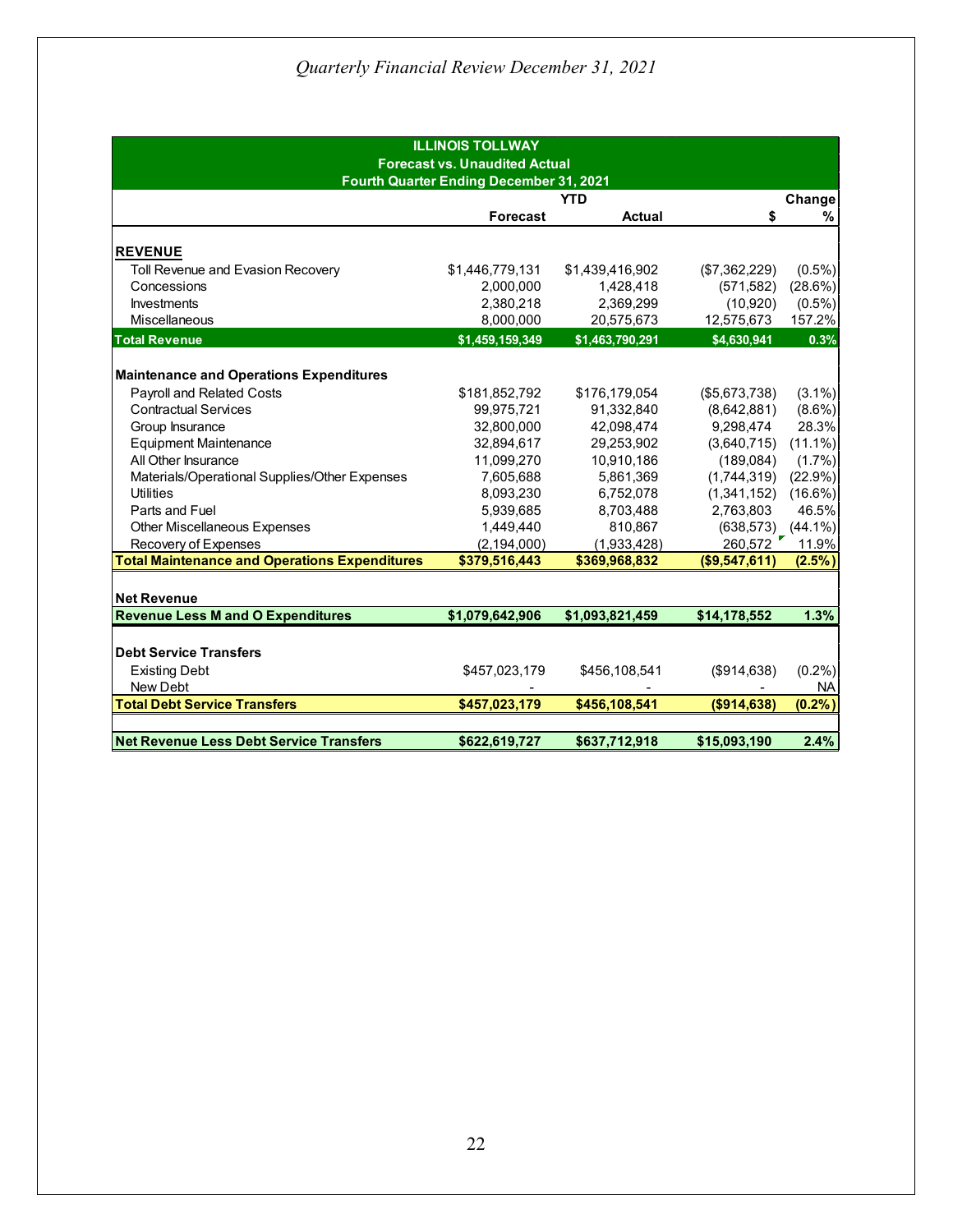| <b>ILLINOIS TOLLWAY</b><br><b>Forecast vs. Unaudited Actual</b><br><b>Fourth Quarter Ending December 31, 2021</b> |                 |                 |                   |            |
|-------------------------------------------------------------------------------------------------------------------|-----------------|-----------------|-------------------|------------|
|                                                                                                                   |                 | YTD             |                   | Change     |
|                                                                                                                   | <b>Forecast</b> | <b>Actual</b>   | S                 | %          |
| <b>Capital Program</b>                                                                                            |                 |                 |                   |            |
| Tri-State (I-94/I-294/I-80)                                                                                       | \$713,345,132   | \$698,613,406   | (\$14,731,726)    | $(2.1\%)$  |
| Reagan Memorial (I-88)                                                                                            | 18,789,534      | 18,579,785      | (209, 749)        | $(1.1\%)$  |
| Jane Addams Memorial (I-90)                                                                                       | 2,433,113       | 2,245,132       | (187, 981)        | $(7.7\%)$  |
| Veterans Memorial (I-355)                                                                                         | 9,956,987       | 7,070,817       | (2,886,171)       | (29.0%)    |
| Systemwide Improvements                                                                                           | 239,154,965     | 221,874,330     | (17, 280, 635)    | $(7.2\%)$  |
| Tri-State (I-294)/I-57 Interchange                                                                                | 75,745,947      | 80,241,918      | 4,495,971         | 5.9%       |
| Elgin O'Hare Western Access                                                                                       | 275,048,243     | 228,542,130     | (46, 506, 113)    | $(16.9\%)$ |
| <b>Other Emerging Projects</b>                                                                                    | 2,691,180       | 1,471,295       | (1,219,886)       | (45.3%)    |
| <b>Total Capital Expenditures</b>                                                                                 | \$1,337,165,103 | \$1,258,638,813 | ( \$78,526,289)   | $(5.9\%)$  |
| Agreement Reimbursements and Other Adjustments                                                                    | (10,412,229)    | (22, 691, 123)  | (12,278,894)      | (117.9%)   |
| <b>Total Capital with Reimbursements</b>                                                                          | \$1,326,752,874 | \$1,235,947,690 | $($ \$90,805,184) | (6.8%)     |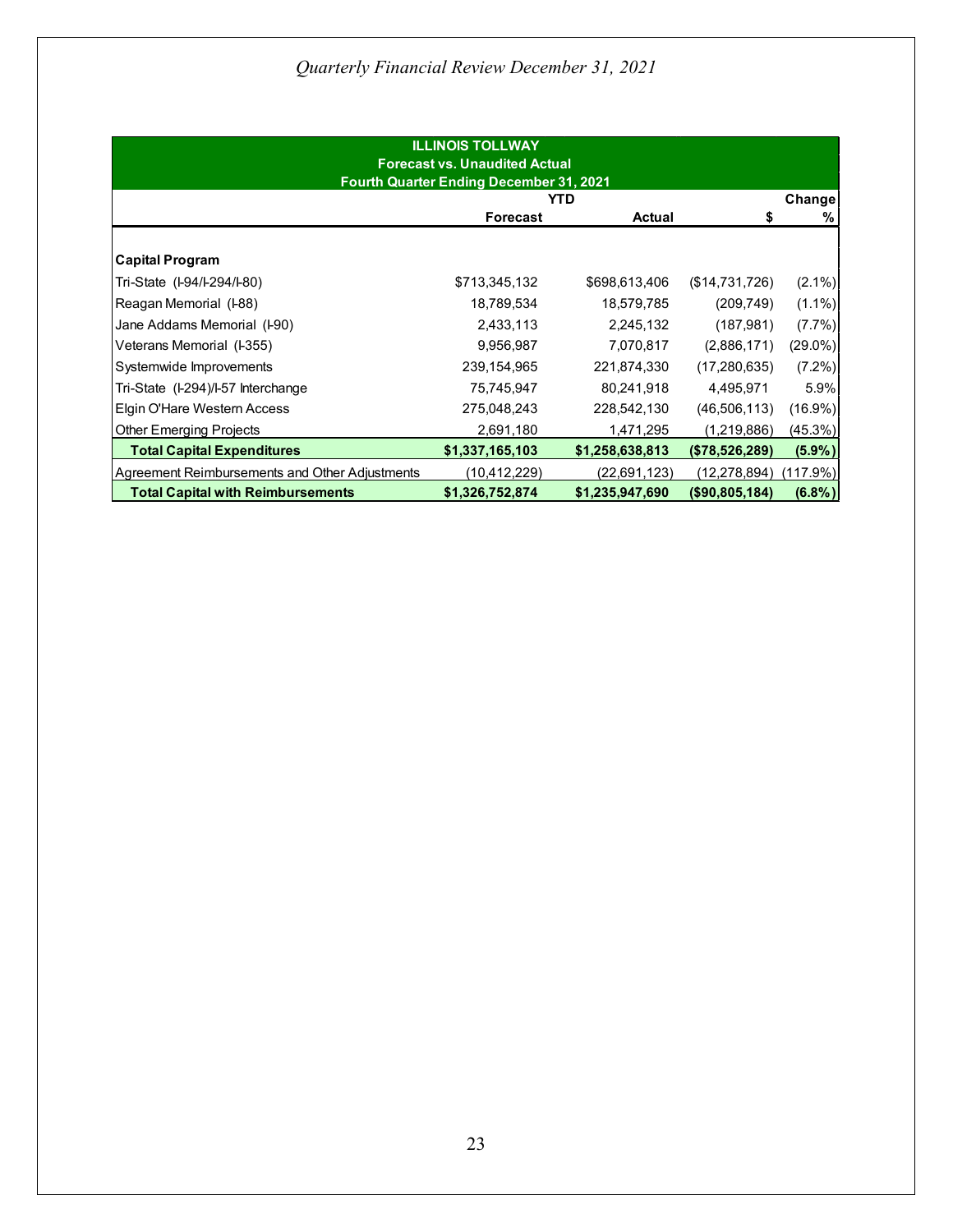| <b>ILLINOIS TOLLWAY</b><br><b>Percent of Annual Budget Realized (UNAUDITED)</b> |                              |                              |                 |  |  |  |  |
|---------------------------------------------------------------------------------|------------------------------|------------------------------|-----------------|--|--|--|--|
| Full Year 2021<br><b>YTD</b>                                                    |                              |                              |                 |  |  |  |  |
|                                                                                 |                              | % Budget                     |                 |  |  |  |  |
|                                                                                 | <b>Forecast</b>              | <b>Actual</b>                | <b>Realized</b> |  |  |  |  |
|                                                                                 |                              |                              |                 |  |  |  |  |
| <b>REVENUE</b>                                                                  |                              |                              | 99.5%           |  |  |  |  |
| Toll Revenue and Evasion Recovery<br>Concessions                                | \$1,446,779,131<br>2,000,000 | \$1,439,416,902<br>1,428,418 | 71.4%           |  |  |  |  |
| <b>Investments</b>                                                              | 2,380,218                    | 2,369,299                    | 99.5%           |  |  |  |  |
| Miscellaneous                                                                   | 8,000,000                    | 20,575,673                   | <b>NA</b>       |  |  |  |  |
|                                                                                 |                              |                              |                 |  |  |  |  |
| <b>Total Revenue</b>                                                            | \$1,459,159,349              | \$1,463,790,291              | 100.3%          |  |  |  |  |
|                                                                                 |                              |                              |                 |  |  |  |  |
| <b>Maintenance and Operations Expenditures</b>                                  | 0                            |                              |                 |  |  |  |  |
| <b>Payroll and Related Costs</b>                                                | \$181,852,792                | \$176,179,054                | 96.9%           |  |  |  |  |
| <b>Contractual Services</b>                                                     | 99,975,721                   | 91,332,840                   | 91.4%           |  |  |  |  |
| Group Insurance                                                                 | 32,800,000                   | 42,098,474                   | 128.3%          |  |  |  |  |
| <b>Equipment Maintenance</b>                                                    | 32,894,617                   | 29,253,902                   | 88.9%           |  |  |  |  |
| All Other Insurance                                                             | 11,099,270                   | 10,910,186                   | 98.3%           |  |  |  |  |
| Materials/Operational Supplies/Other Expenses                                   | 7,605,688                    | 5,861,369                    | 77.1%           |  |  |  |  |
| <b>Utilities</b>                                                                | 8,093,230                    | 6,752,078                    | 83.4%           |  |  |  |  |
| Parts and Fuel                                                                  | 5,939,685                    | 8,703,488                    | 146.5%          |  |  |  |  |
| <b>Other Miscellaneous Expenses</b>                                             | 1,449,440                    | 810,867                      | 55.9%           |  |  |  |  |
| Recovery of Expenses                                                            | (2, 194, 000)                | (1,933,428)                  | 88.1%           |  |  |  |  |
| <b>Total Maintenance and Operations Expenditures</b>                            | \$379,516,443                | \$369,968,832                | 97.5%           |  |  |  |  |
|                                                                                 |                              |                              |                 |  |  |  |  |
| <b>Net Revenue</b>                                                              |                              |                              |                 |  |  |  |  |
| <b>Revenue Less M and O Expenditures</b>                                        | \$1,079,642,906              | \$1,093,821,459              | 101.3%          |  |  |  |  |
|                                                                                 |                              |                              |                 |  |  |  |  |
| <b>Debt Service Transfers</b>                                                   |                              |                              |                 |  |  |  |  |
| <b>Existing Debt</b>                                                            | \$457,023,179                | \$456,108,541                | 99.8%           |  |  |  |  |
| New Debt                                                                        |                              |                              | <b>NA</b>       |  |  |  |  |
| <b>Total Debt Service Transfers</b>                                             | \$457,023,179                | \$456,108,541                | 99.8%           |  |  |  |  |
|                                                                                 |                              |                              |                 |  |  |  |  |
| <b>Net Revenue Less Debt Service Transfers</b>                                  | \$622,619,727                | \$637,712,918                | 102.4%          |  |  |  |  |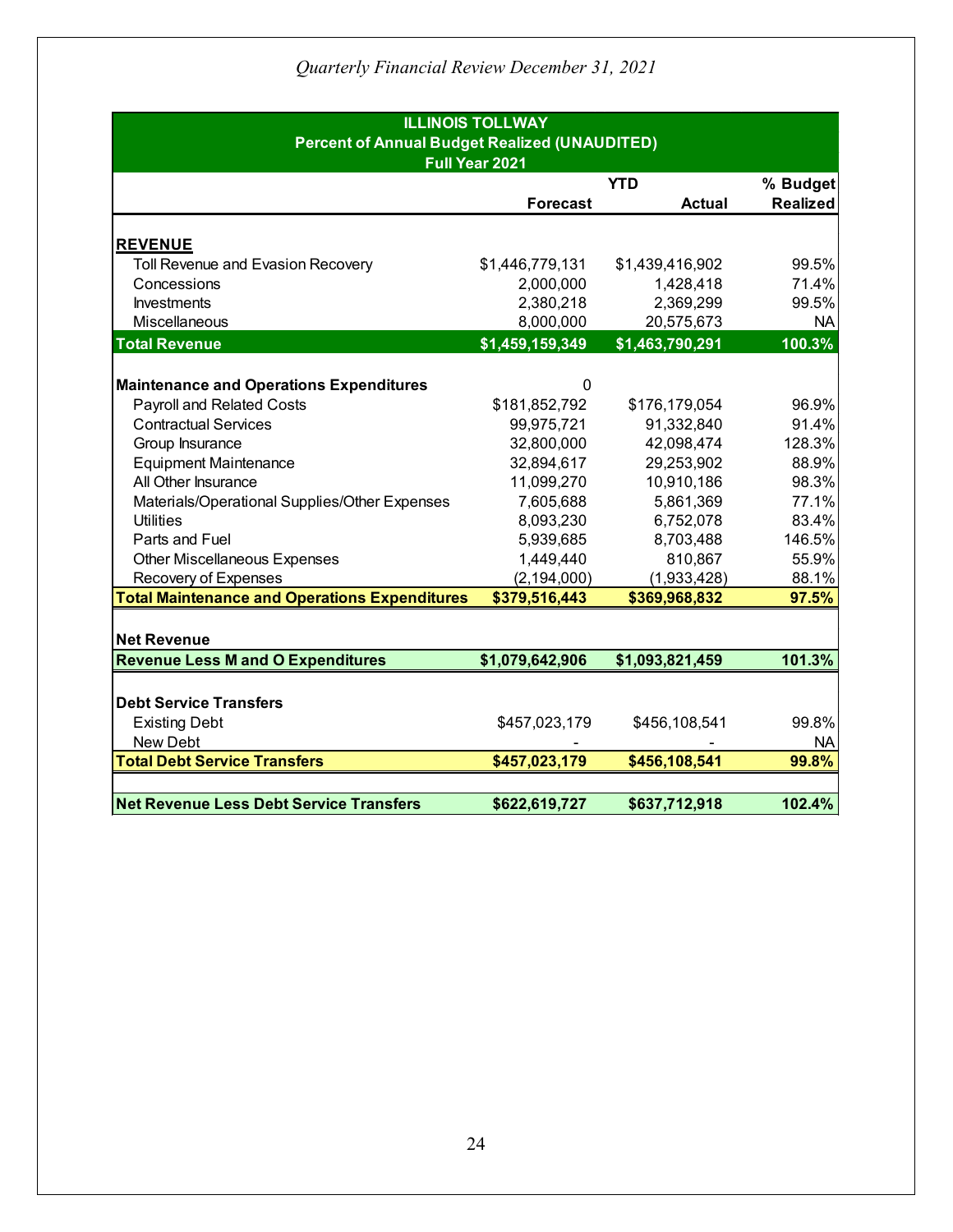| <b>ILLINOIS TOLLWAY</b><br><b>Percent of Budget Realized (UNAUDITED)</b><br>Full Year 2021 |                 |                 |                 |  |  |
|--------------------------------------------------------------------------------------------|-----------------|-----------------|-----------------|--|--|
|                                                                                            | YTD             |                 | % Budget        |  |  |
|                                                                                            | <b>Forecast</b> | <b>Actual</b>   | <b>Realized</b> |  |  |
| <b>Capital Program</b>                                                                     |                 |                 |                 |  |  |
| Tri-State (I-94/I-294/I-80)                                                                | \$713,345,132   | \$698,613,406   | 97.9%           |  |  |
| Reagan Memorial (I-88)                                                                     | 18,789,534      | 18,579,785      | 98.9%           |  |  |
| Jane Addams Memorial (I-90)                                                                | 2,433,113       | 2,245,132       | 92.3%           |  |  |
| Veterans Memorial (I-355)                                                                  | 9,956,987       | 7.070.817       | 71.0%           |  |  |
| Systemwide Improvements                                                                    | 239,154,965     | 221,874,330     | 92.8%           |  |  |
| Tri-State (I-294)/I-57 Interchange                                                         | 75,745,947      | 80,241,918      | 105.9%          |  |  |
| Elgin O'Hare Western Access                                                                | 275,048,243     | 228,542,130     | 83.1%           |  |  |
| <b>Total Capital Expenditures</b>                                                          | \$1,337,165,103 | \$1,258,638,813 | 94.1%           |  |  |
| Agreement Reimbursements and Other Adjustments                                             | (10, 412, 229)  | (22,691,123)    | <b>NA</b>       |  |  |
| <b>Total Capital with Reimbursements</b>                                                   | \$1.326.752.874 | \$1,235,947,690 | 93.2%           |  |  |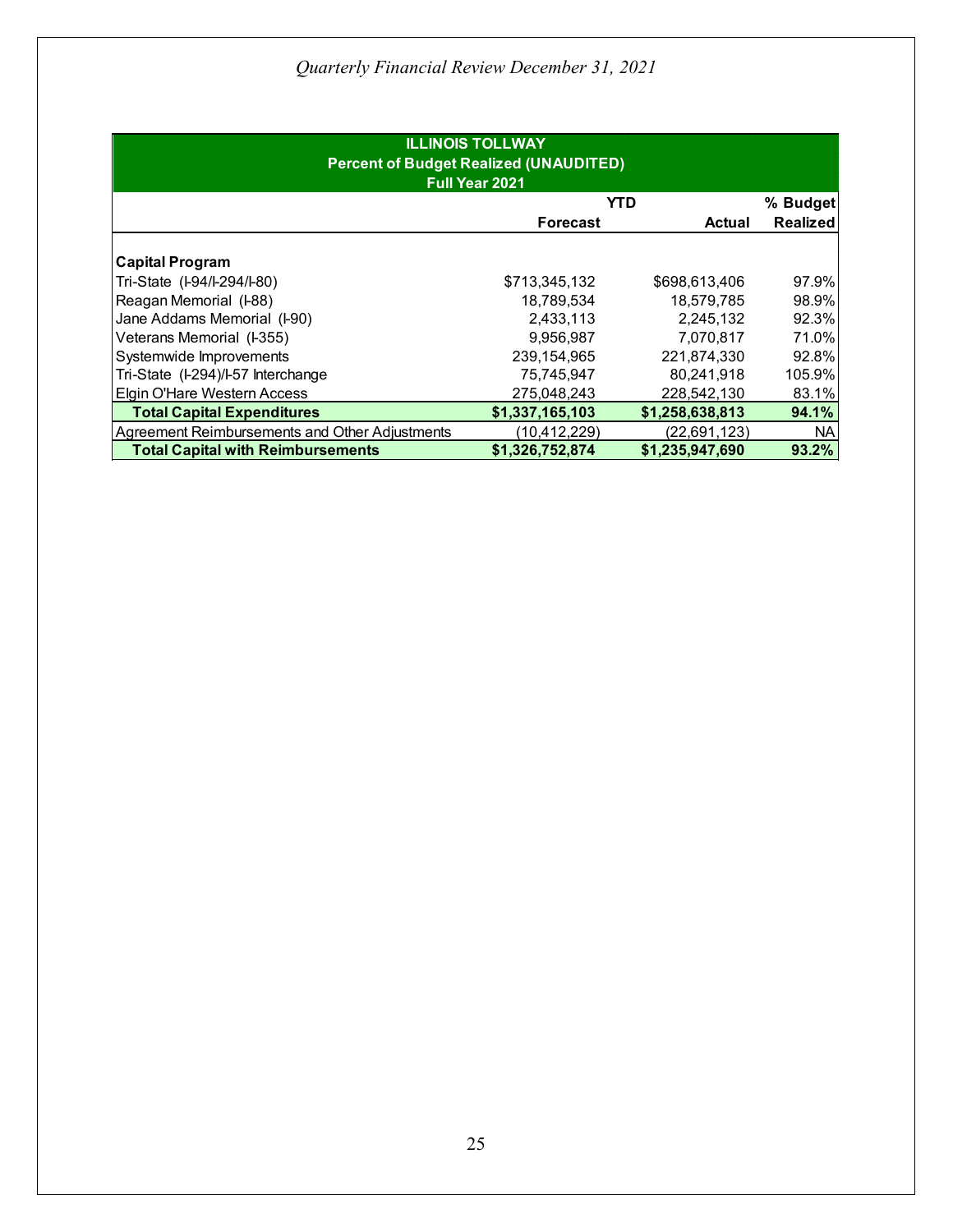| <b>ILLINOIS TOLLWAY</b><br>2021 Unaudited Actual vs. 2020 Actual<br><b>Fourth Quarter 2021</b> |               |               |                |            |
|------------------------------------------------------------------------------------------------|---------------|---------------|----------------|------------|
|                                                                                                |               | 4th Qtr.      |                | Change     |
|                                                                                                | 2020          | 2021          | \$             | %          |
| <b>REVENUE</b>                                                                                 |               |               |                |            |
| Toll Revenue and Evasion Recovery                                                              | \$326,438,503 | \$354,463,761 | \$28,025,258   | 8.6%       |
| Concessions                                                                                    | 338,966       | 325,064       | (13,902)       | $(4.1\%)$  |
| <b>Investments</b>                                                                             | 1,079,615     | 405,840       | (673, 775)     | $(62.4\%)$ |
| Miscellaneous                                                                                  | 11,558,021    | 185,635       | (11, 372, 386) | $(98.4\%)$ |
| <b>Total Revenue</b>                                                                           | \$339,415,106 | \$355,380,300 | \$15,965,194   | 4.7%       |
| <b>Maintenance and Operations Expenditures</b><br>Payroll and Related Costs                    | \$43,385,059  | \$42,561,030  | (\$824,029)    | $(1.9\%)$  |
| <b>Contractual Services</b>                                                                    | 25,452,416    | 21,219,473    | (4,232,943)    | $(16.6\%)$ |
|                                                                                                | 8,891,829     | 10,842,949    | 1,951,120      | 21.9%      |
| Group Insurance<br><b>Equipment Maintenance</b>                                                | 6,731,948     | 6,141,893     | (590, 055)     | $(8.8\%)$  |
| All Other Insurance                                                                            | 3,643,069     | 2,980,458     | (662, 611)     | $(18.2\%)$ |
| Materials/Operational Supplies/Other Expenses                                                  | 3,456,428     | 171,027       | (3,285,400)    | $(95.1\%)$ |
| <b>Utilities</b>                                                                               | 3,151,295     | 1,588,374     | (1,562,921)    | (49.6%)    |
| Parts and Fuel                                                                                 | 1,976,200     | 2,417,972     | 441,772        | 22.4%      |
| <b>Other Miscellaneous Expenses</b>                                                            | 408,235       | 355,178       | (53,058)       | $(13.0\%)$ |
| Recovery of Expenses                                                                           | (513,506)     | (725, 771)    | (212, 265)     | (41.3%)    |
| <b>Total Maintenance and Operations Expenditures</b>                                           | \$96,582,974  | \$87,552,582  | (\$9,030,391)  | $(9.3\%)$  |
|                                                                                                |               |               |                |            |
| <b>Net Revenue</b>                                                                             |               |               |                |            |
| <b>Revenue Less M and O Expenditures</b>                                                       | \$242,832,132 | \$267,827,718 | \$24,995,586   | 10.3%      |
|                                                                                                |               |               |                |            |
| <b>Debt Service Transfers</b>                                                                  |               |               |                |            |
| <b>Existing Debt</b>                                                                           | \$106,537,961 | \$112,431,122 | \$5,893,161    | 5.5%       |
| New Debt                                                                                       |               |               |                | <b>NA</b>  |
| <b>Total Debt Service Transfers</b>                                                            | \$106,537,961 | \$112,431,122 | \$5,893,161    | 5.5%       |
| <b>Net Revenue Less Debt Service Transfers</b>                                                 | \$136,294,171 | \$155,396,596 | \$19,102,424   | 14.0%      |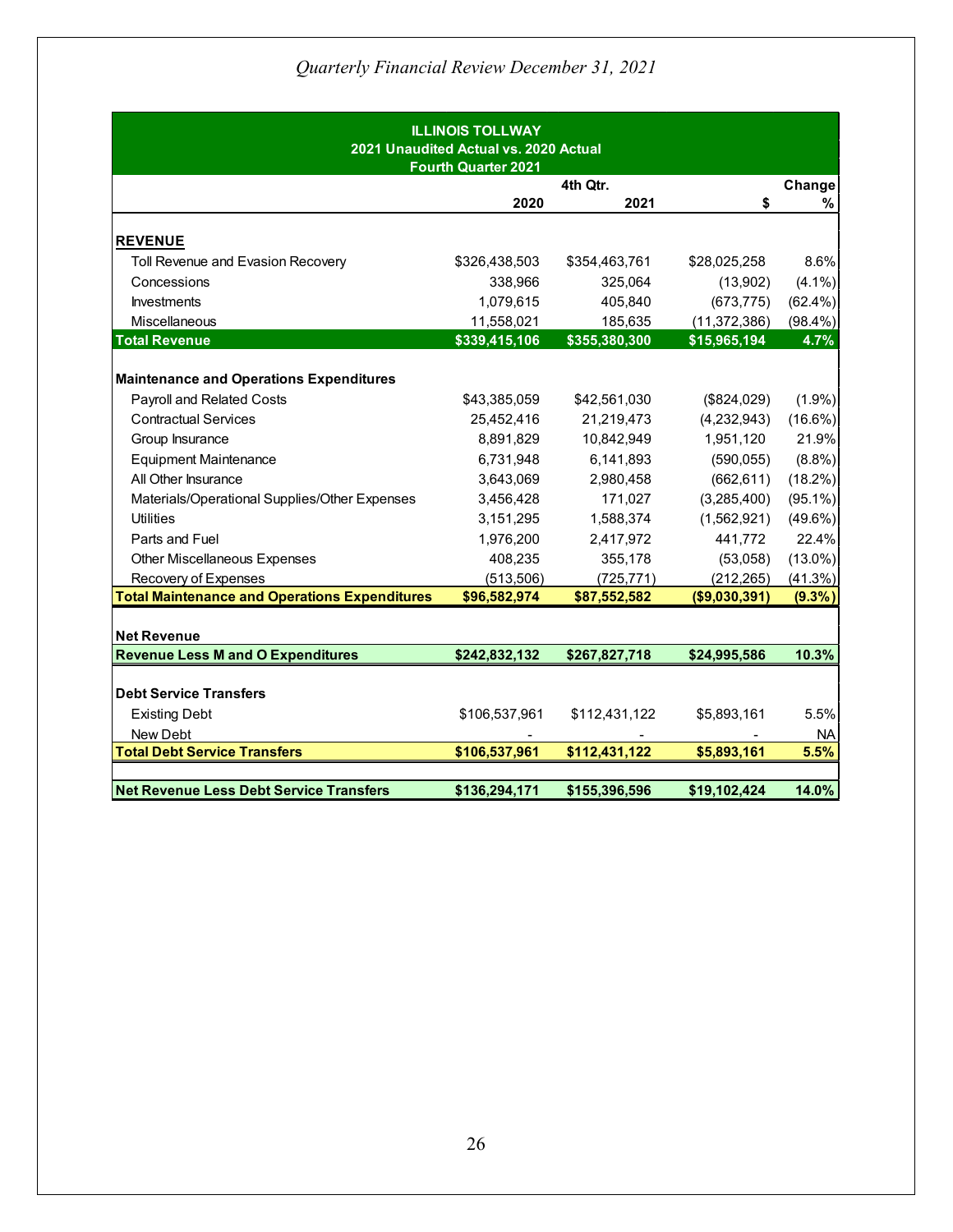| <b>ILLINOIS TOLLWAY</b><br>2021 Unaudited Actual vs. 2020 Actual<br><b>Fourth Quarter 2021</b> |               |               |                |            |
|------------------------------------------------------------------------------------------------|---------------|---------------|----------------|------------|
|                                                                                                |               | 4th Qtr.      |                | Change     |
|                                                                                                | 2020          | 2021          | S              | %          |
| <b>Capital Program</b>                                                                         |               |               |                |            |
| Tri-State (I-94/I-294/I-80)                                                                    | \$185,164,564 | \$211,565,670 | \$26,401,106   | 14.3%      |
| Reagan Memorial (I-88)                                                                         | 5,297,611     | 1,973,865     | (3,323,746)    | (62.7%)    |
| Jane Addams Memorial (I-90)                                                                    | 1,595,438     | 1,219,070     | (376, 369)     | (23.6%)    |
| Veterans Memorial (I-355)                                                                      | 4,361,074     | 2,093,392     | (2,267,682)    | $(52.0\%)$ |
| Systemwide Improvements                                                                        | 71,185,311    | 60,263,544    | (10, 921, 767) | (15.3%)    |
| Tri-State (I-294)/I-57 Interchange                                                             | 22,480,690    | 19,239,428    | (3,241,262)    | $(14.4\%)$ |
| Elgin O'Hare Western Access                                                                    | 57,216,569    | 67,126,418    | 9,909,849      | 17.3%      |
| <b>Total Capital Expenditures</b>                                                              | \$347,517,133 | \$363,848,382 | \$16,331,249   | 4.7%       |
| Agreement Reimbursements and Other Adjustments                                                 | (4,909,581)   | (6, 128, 709) | (1,219,128)    | (24.8%)    |
| <b>Total Capital with Reimbursements</b>                                                       | \$342,607,552 | \$357,719,673 | \$15,112,121   | 4.4%       |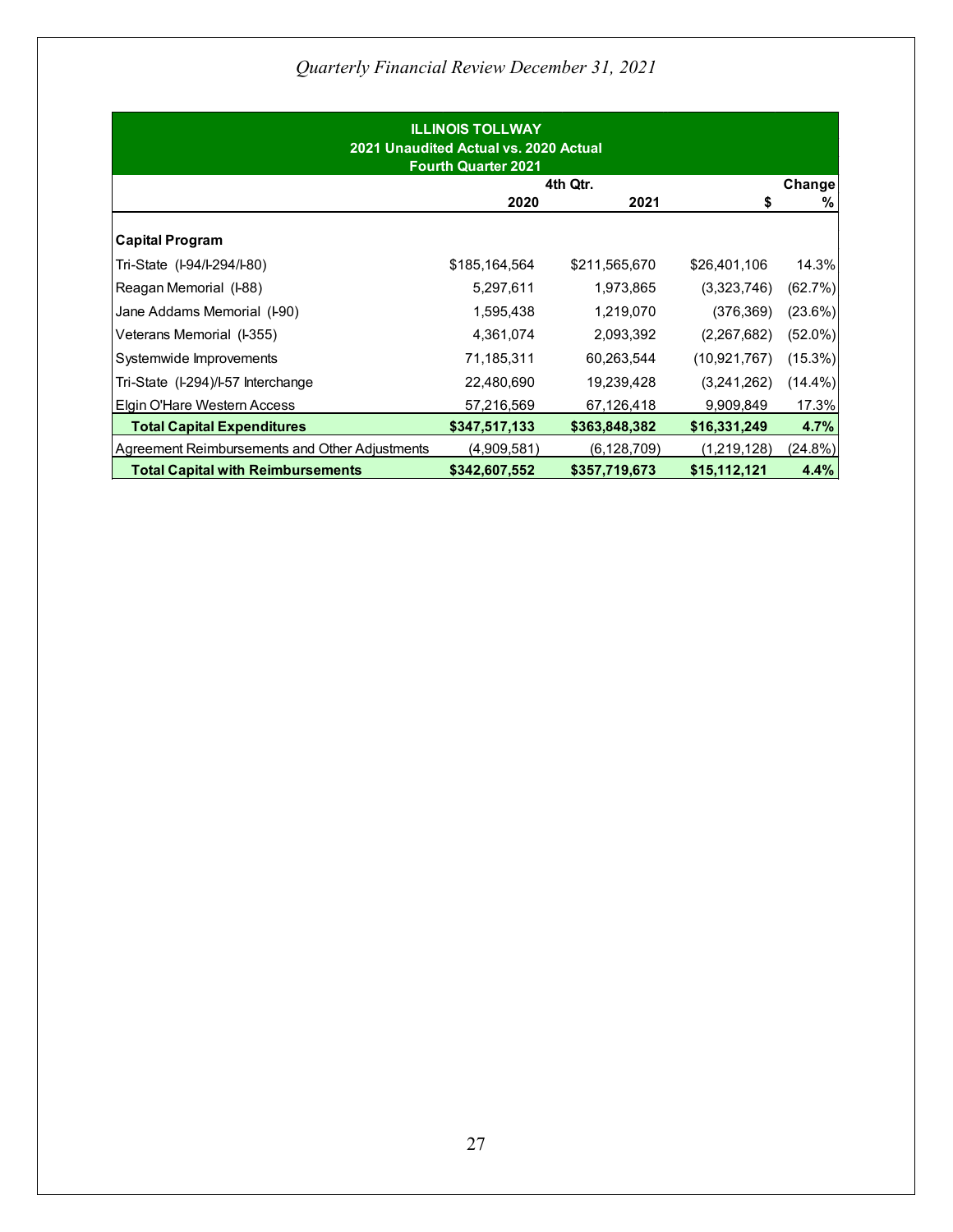| <b>ILLINOIS TOLLWAY</b><br>2021 Unaudited Actual vs. 2020 Actual<br>Fourth Quarter Ending December 31, 2021 |                             |                             |                |            |
|-------------------------------------------------------------------------------------------------------------|-----------------------------|-----------------------------|----------------|------------|
|                                                                                                             |                             | YTD                         |                | Change     |
|                                                                                                             | 2020                        | 2021                        | \$             | %          |
| <b>REVENUE</b>                                                                                              |                             |                             |                |            |
| Toll Revenue and Evasion Recovery                                                                           | \$1,242,188,501             | \$1,439,416,902             | \$197,228,400  | 15.9%      |
| Concessions                                                                                                 | 1,394,810                   | 1,428,418                   | 33,608         | 2.4%       |
| <b>Investments</b>                                                                                          | 13,726,187                  | 2,369,299                   | (11, 356, 888) | (82.7%)    |
| Miscellaneous                                                                                               | 25,230,804                  | 20,575,673                  | (4,655,131)    | (18.5%)    |
| <b>Total Revenue</b>                                                                                        | \$1,282,540,302             | \$1,463,790,291             | \$181,249,988  | 14.1%      |
| <b>Maintenance and Operations Expenditures</b><br>Payroll and Related Costs                                 |                             |                             | (\$1,153,824)  | $(0.7\%)$  |
| <b>Contractual Services</b>                                                                                 | \$177,332,878<br>82,058,903 | \$176,179,054<br>91,332,840 | 9,273,937      | 11.3%      |
|                                                                                                             | 32,014,605                  | 42,098,474                  | 10,083,869     | 31.5%      |
| Group Insurance                                                                                             | 28,151,630                  | 29,253,902                  | 1,102,272      | 3.9%       |
| <b>Equipment Maintenance</b><br>All Other Insurance                                                         | 10,864,150                  | 10,910,186                  | 46,037         | 0.4%       |
| Materials/Operational Supplies/Other Expenses                                                               | 6,548,109                   | 5,861,369                   | (686, 740)     | $(10.5\%)$ |
| <b>Utilities</b>                                                                                            | 7,559,338                   | 6,752,078                   | (807, 260)     | (10.7%)    |
| Parts and Fuel                                                                                              | 5,951,171                   | 8,703,488                   | 2,752,318      | 46.2%      |
| <b>Other Miscellaneous Expenses</b>                                                                         | 875,206                     | 810,867                     | (64, 339)      | $(7.4\%)$  |
| Recovery of Expenses                                                                                        | (1,895,862)                 | (1,933,428)                 | (37, 565)      | $(2.0\%)$  |
| <b>Total Maintenance and Operations Expenditures</b>                                                        | \$349,460,127               | \$369,968,832               | \$20,508,705   | 5.9%       |
|                                                                                                             |                             |                             |                |            |
| <b>Net Revenue</b>                                                                                          |                             |                             |                |            |
| <b>Revenue Less M and O Expenditures</b>                                                                    | \$933,080,175               | \$1,093,821,459             | \$160,741,283  | 17.2%      |
|                                                                                                             |                             |                             |                |            |
| <b>Debt Service Transfers</b>                                                                               |                             |                             |                |            |
| <b>Existing Debt</b>                                                                                        | \$422,894,127               | \$456,108,541               | \$33,214,414   | 7.9%       |
| New Debt                                                                                                    |                             |                             |                | <b>NA</b>  |
| <b>Total Debt Service Transfers</b>                                                                         | \$422,894,127               | \$456,108,541               | \$33,214,414   | 7.9%       |
| <b>Net Revenue Less Debt Service Transfers</b>                                                              | \$510,186,048               | \$637,712,918               | \$127,526,870  | 25.0%      |